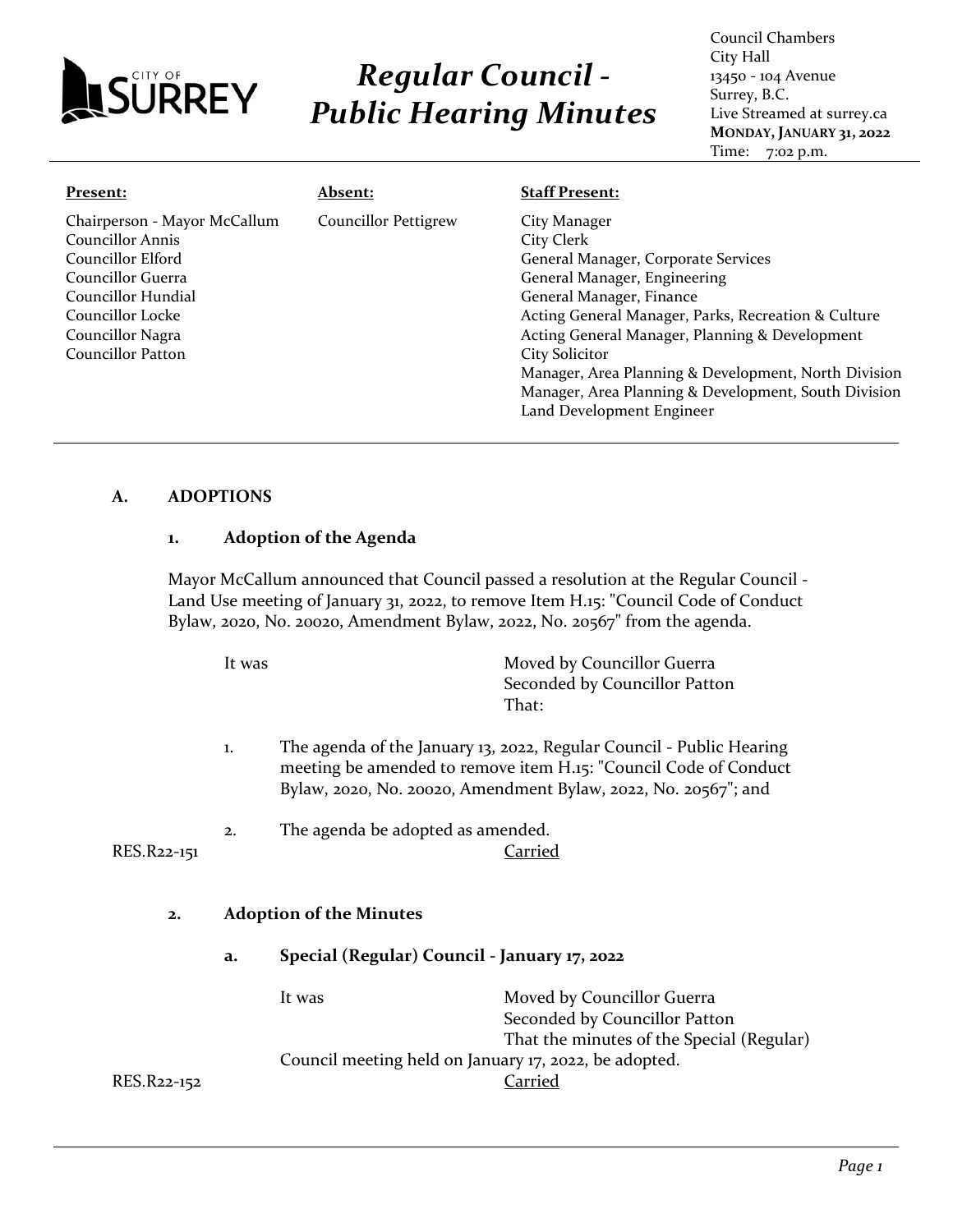|             | b. | Regular Council - Land Use - January 17, 2022          |                                                                                                          |
|-------------|----|--------------------------------------------------------|----------------------------------------------------------------------------------------------------------|
|             |    | It was                                                 | Moved by Councillor Guerra<br>Seconded by Councillor Patton<br>That the minutes of the Regular Council - |
| RES.R22-153 |    | Land Use meeting held on January 17, 2022, be adopted. | <u>Carried</u>                                                                                           |
|             | c. | Regular Council - Public Hearing - January 17, 2022    |                                                                                                          |
|             |    | It was                                                 | Moved by Councillor Guerra<br>Seconded by Councillor Patton<br>That the minutes of the Regular Council - |
| RES.R22-154 |    |                                                        | Public Hearing meeting held on January 17, 2022, be adopted.<br><u>Carried</u>                           |
|             | d. | Special (Regular) Council - January 26, 2022           |                                                                                                          |
|             |    | It was                                                 | Moved by Councillor Guerra<br>Seconded by Councillor Patton                                              |
| RES.R22-155 |    | Council meeting held on January 26, 2022, be adopted.  | That the minutes of the Special (Regular)<br>Carried                                                     |
|             |    |                                                        |                                                                                                          |

#### **B. DELEGATIONS - PUBLIC HEARING**

**1. "Surrey Zoning Bylaw, 1993, No. 12000, Amendment Bylaw, 2022, No. 20556" Application No. 7921-0176-00**

| <b>CIVIC ADDRESS:</b> | $10582 - 131A$ Street                                                                                                                                                                                |
|-----------------------|------------------------------------------------------------------------------------------------------------------------------------------------------------------------------------------------------|
| APPLICANT:            | Owners: S. Sandhar, T. Sandhar. S. Sandhar, J. Sandhar<br>Agent: Mainland Engineering Design Corp. (Avnash Banwait)                                                                                  |
| <b>PURPOSE:</b>       | The applicant is requesting to rezone the site from Single Family<br>Residential to Single Family Residential (10) Zone in order to<br>subdivide the subject site into two single family small lots. |

The Notice of the Public Hearing was read by the City Clerk.

E. Koprowski, Surrey: The delegation expressed concerns regarding parking, illegal suites and unpaid taxes.

D. Jack, Surrey Environmental Partners: The delegation spoke to the removal of trees from the subject site, proximity to local parks and lot coverage.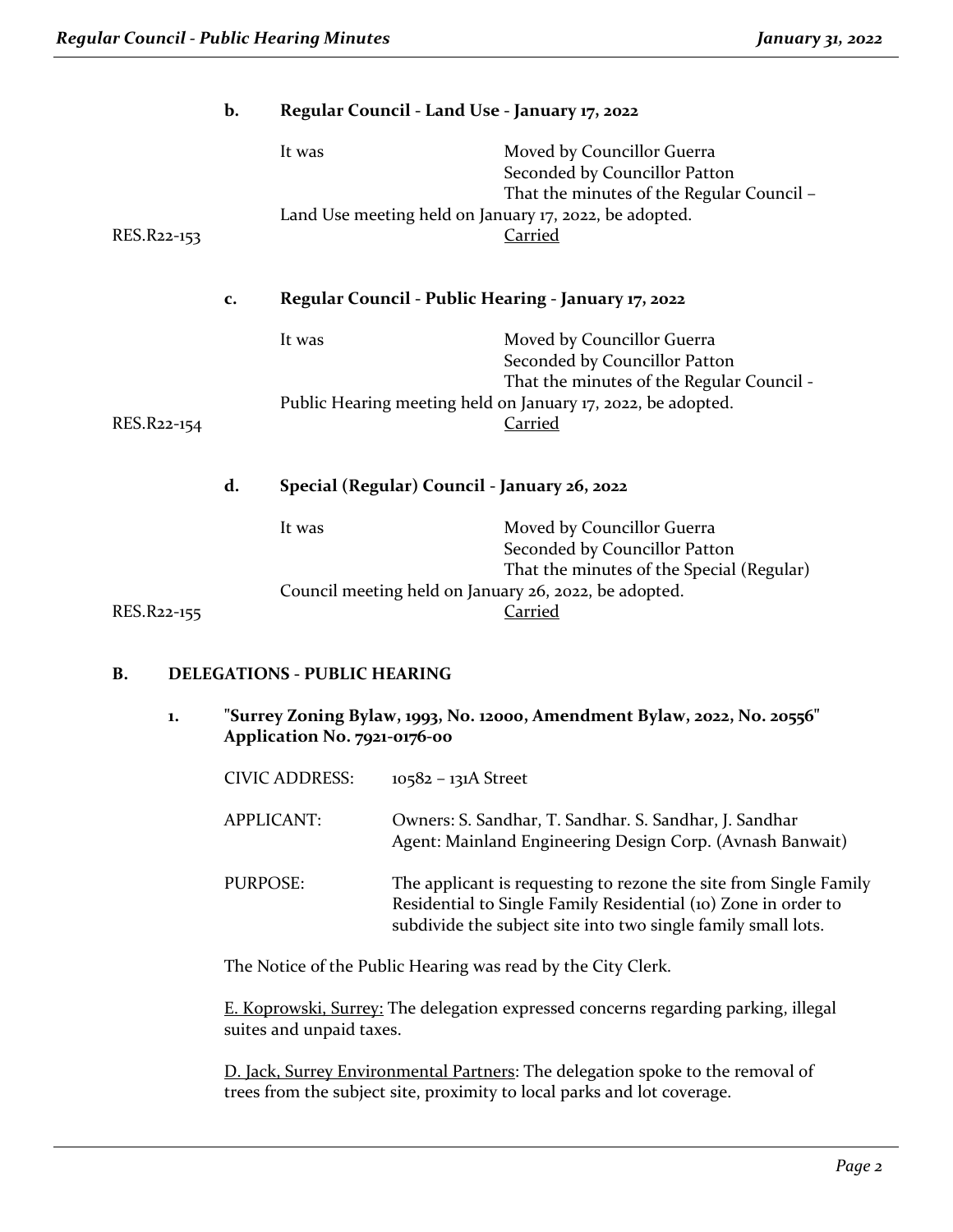Written submissions were received as follows:

- Email dated January 26, 2022, R. Landale expressing opposition for the proposal citing trees, parking, sidewalk, bike lanes, and density.
- **2. "Surrey Zoning Bylaw, 1993, No. 12000, Amendment Bylaw, 2022, No. 20557" Application No. 7918-0186-00**

| <b>CIVIC ADDRESS:</b> | $16344$ and $16370 - 20$ Avenue                                                                                                                                                                                                                                                                                                                                                                                                                                                                                                                           |
|-----------------------|-----------------------------------------------------------------------------------------------------------------------------------------------------------------------------------------------------------------------------------------------------------------------------------------------------------------------------------------------------------------------------------------------------------------------------------------------------------------------------------------------------------------------------------------------------------|
| <b>APPLICANT:</b>     | Owner: 1140398 BC Ltd (Director information: Harjinder S. Berar)<br>Agent: 1140398 BC Ltd (Manpreet Berar)                                                                                                                                                                                                                                                                                                                                                                                                                                                |
| PURPOSE:              | The applicant is requesting to rezone the site from One-Acre<br>Residential Zone to Multiple Residential 30 Zone in order to<br>permit the development of 47 townhouse units on the subject site.                                                                                                                                                                                                                                                                                                                                                         |
|                       | In addition, the proposal includes a Development Variance Permit<br>to reduce the minimum north front yard setback from 4.5 m to<br>4.0 m to the principal building face for Buildings 1, 2 and 3; to<br>reduce the minimum east side yard setback from 6.0 m to 3.0 m to<br>the principal building face for Buildings 1, 6, 8, and the amenity<br>building; and to reduce the minimum west street side yard setback<br>from 4.5 m to 4.2 m to the principal building face for Building $\frac{1}{2}$ to<br>achieve a more urban, pedestrian streetscape. |

The Notice of the Public Hearing was read by the City Clerk.

M. Berar, Agent on behalf of the Applicant: The Agent provided an overview of the proposal.

D. Jack, Surrey Environmental Partners: The delegation spoke to riparian area setbacks, removal of trees from the subject site and social-purpose roof space.

Written submissions were received as follows:

- Email dated January 26, 2022, R. Landale expressing opposition for the proposal citing trees, riparian area, watercourse, traffic, and school.
- Petition received January 28, 2022, 4 Petition Signatures expressing support for the proposal.
- Email dated January 30, 2022, R. Magnusson and M. Kearns expressing opposition for the proposal citing properly value, trees, and character of neighborhood.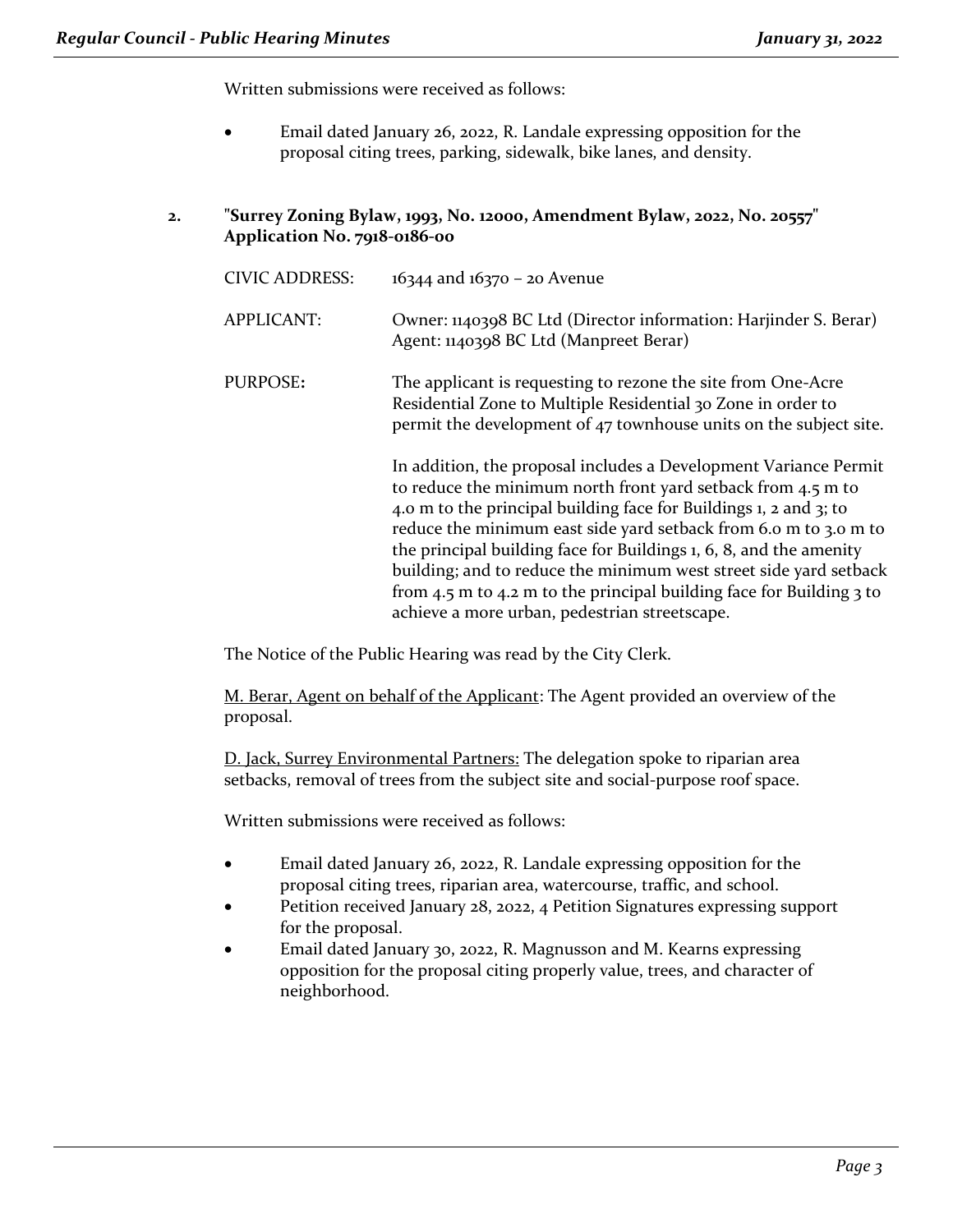| 3.                                                           | "Surrey Zoning Bylaw, 1993, No. 12000, Amendment Bylaw, 2022, No. 20558"<br>Application No. 7921-0119-00                                                                                                                     |                                                                                                                                                                                                                                                  |  |
|--------------------------------------------------------------|------------------------------------------------------------------------------------------------------------------------------------------------------------------------------------------------------------------------------|--------------------------------------------------------------------------------------------------------------------------------------------------------------------------------------------------------------------------------------------------|--|
|                                                              | <b>CIVIC ADDRESS:</b>                                                                                                                                                                                                        | 2810, 2840 and 2870 - 138 Street                                                                                                                                                                                                                 |  |
|                                                              | <b>APPLICANT:</b>                                                                                                                                                                                                            | Owners: A. Sandhu, D. Sandhu, D. Sandhu, M. Sandhu,<br>M. Sandhu, G. Sandhu<br>Agent: Pacific Land Resource Group Inc. (Oleg Verbenkov)                                                                                                          |  |
|                                                              | <b>PURPOSE:</b>                                                                                                                                                                                                              | The applicant is requesting to rezone the site from One-Acre<br>Residential Zone to Half-Acre Residential Zone in order to<br>subdivide the subject site into six residential lots.                                                              |  |
| The Notice of the Public Hearing was read by the City Clerk. |                                                                                                                                                                                                                              |                                                                                                                                                                                                                                                  |  |
|                                                              | Public Hearing.                                                                                                                                                                                                              | L. D'Onofrio, Surrey: The delegation spoke in opposition to the proposal citing<br>drainage issues, rainwater management and removal of trees in the area. The<br>delegation read a letter on behalf of a neighbour who was unable to attend the |  |
|                                                              | It was                                                                                                                                                                                                                       | Moved by Councillor Guerra                                                                                                                                                                                                                       |  |
| RES.R22-156                                                  | Seconded by Councillor Patton<br>That Council receive the three pieces of<br>correspondence regarding Bylaw No. 20558 submitted by L. D'Onofrio.<br><b>Carried</b>                                                           |                                                                                                                                                                                                                                                  |  |
|                                                              | M. Townsend, South Surrey: The delegation spoke in opposition to the proposal<br>citing loss of wildlife habitat, community opposition to a previous and the current<br>application for the site, affordability and density. |                                                                                                                                                                                                                                                  |  |
|                                                              | M. Chursinow, South Surrey: The delegation spoke in opposition to the proposal<br>density, removal of trees in the area and traffic.                                                                                         |                                                                                                                                                                                                                                                  |  |
|                                                              | J. Bekei, South Surrey: The delegation spoke in opposition to the proposal citing<br>community opposition to a previous and the current application for the site and<br>drainage issues.                                     |                                                                                                                                                                                                                                                  |  |
|                                                              | B. Bekei, South Surrey: The delegation spoke in opposition to the proposal citing<br>drainage issues, riparian area setbacks and environment impacts.                                                                        |                                                                                                                                                                                                                                                  |  |
|                                                              | <u>V. Hao, South Surrey:</u> The delegation spoke in opposition to the proposal citing<br>community opposition to a previous and the current application for the site.                                                       |                                                                                                                                                                                                                                                  |  |
|                                                              | It was                                                                                                                                                                                                                       | Moved by Councillor Guerra<br>Seconded by Councillor Patton                                                                                                                                                                                      |  |
| RES.R22-157                                                  |                                                                                                                                                                                                                              | That Council receive the correspondence<br>and petition regarding Bylaw No. 20558 submitted by V. Hao.<br>Carried                                                                                                                                |  |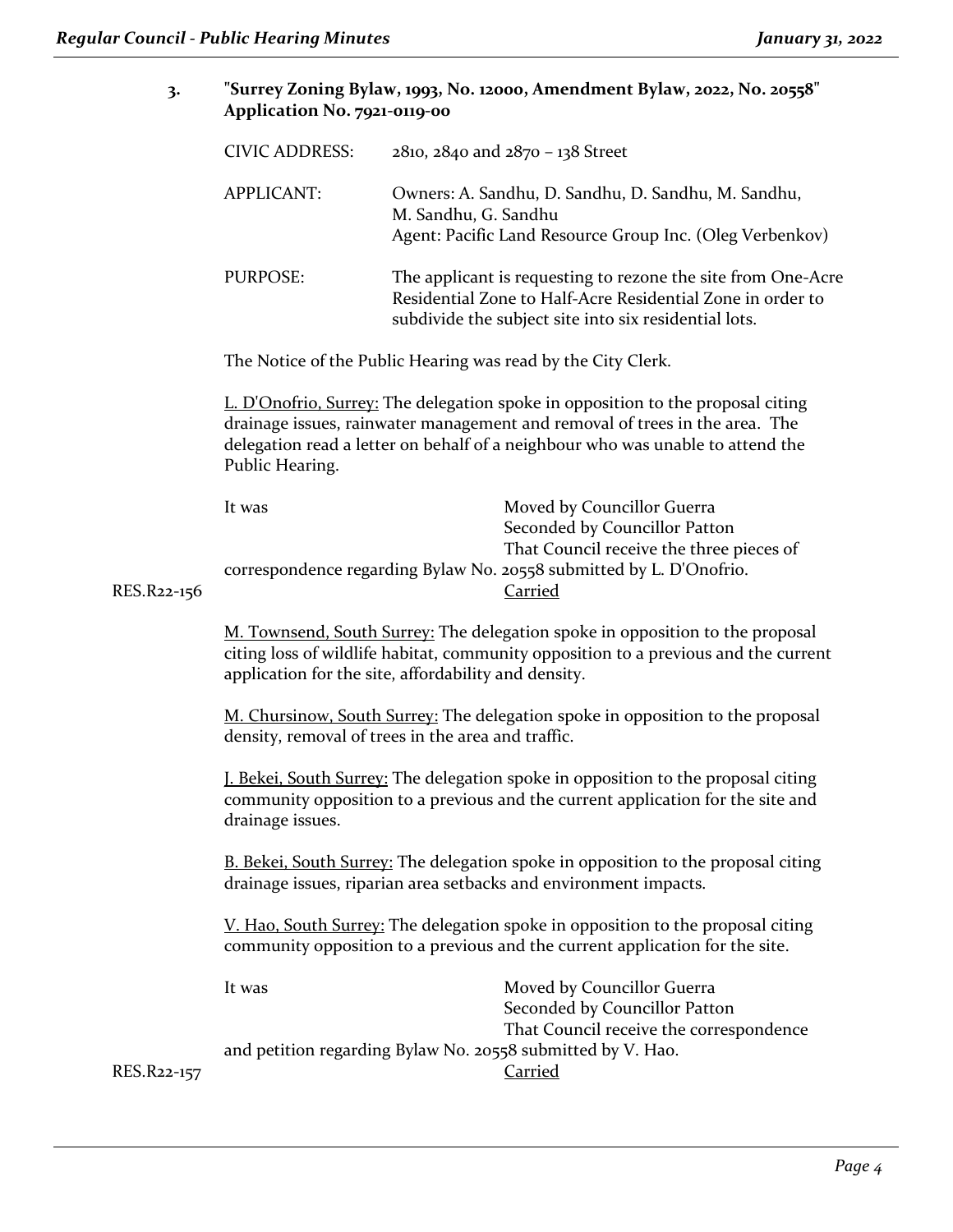J. Zhao, South Surrey: The delegation spoke in opposition to the proposal citing drainage issues, potential for future subdivisions, traffic, noise and density.

W. Fan, South Surrey: The delegation spoke in opposition to the proposal citing drainage issues, water issues, timing of the hearing and lack of benefits to the community. The delegation read a letter on behalf of a neighbour who was unable to attend the Public Hearing.

| lt was                                         | Moved by Councillor Guerra              |
|------------------------------------------------|-----------------------------------------|
|                                                | Seconded by Councillor Patton           |
|                                                | That Council receive the correspondence |
| regarding Bylaw No. 20558 submitted by W. Fan. |                                         |
|                                                | Carried                                 |
|                                                |                                         |

RES.R<sub>22-15</sub>8

T. Muir, South Surrey: The delegation spoke in opposition to the proposal citing impact to property values and impact to existing neighbourhood character. The delegation read a letter on behalf of a neighbour who was unable to attend the Public Hearing.

D. Chohan, South Surrey: The delegation spoke in support of the proposal citing affordability.

P. Sandhu, South Surrey: The delegation spoke in support of the proposal citing affordability.

B. Sandhu, Surrey: The delegation spoke in support of the proposal citing conformity with existing neighbourhood character and affordability.

F. Villeneuve, South Surrey: The delegation spoke in support of the proposal.

X. Wang, South Surrey: The delegation spoke in opposition to the proposal citing removal of trees in the area, traffic and drainage issues.

N. Erhardt, South Surrey: The delegation spoke in opposition to the proposal citing loss of wildlife habitat and drainage issues. The delegation read a letter on behalf of a neighbour who was unable to attend the Public Hearing.

D. Peterson, South Surrey: The delegation spoke in opposition to the proposal citing removal of trees in the area, loss of wildlife habitat, drainage issues, traffic and safety, lack of a buffer area and the proposed conversion of walkway to a roadway.

D. Howard, South Surrey: The delegation spoke in opposition to the proposal citing community opposition.

A. Erhardt, South Surrey: The delegation spoke in opposition to the proposal citing the sale history of the properties, removal of trees in the area and drainage issues. The delegation spoke past the time allotment and was requested to leave Council Chambers.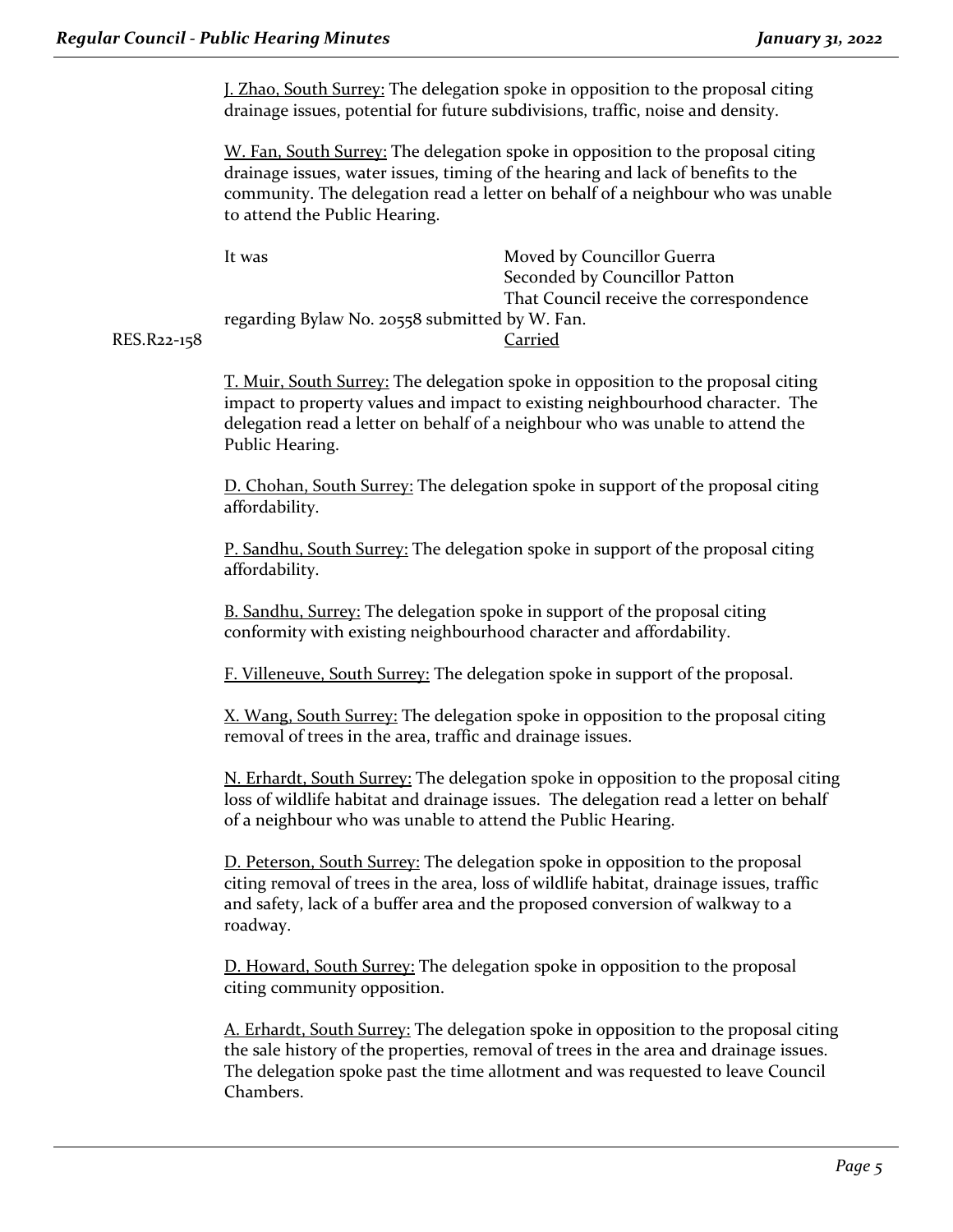| RES.R22-159 | It was<br>regarding Bylaw No. 20558 submitted by A. Erhardt.                                                        | Moved by Councillor Guerra<br>Seconded by Councillor Patton<br>That Council receive the documents<br><b>Carried</b>                                                                                                                                    |  |  |
|-------------|---------------------------------------------------------------------------------------------------------------------|--------------------------------------------------------------------------------------------------------------------------------------------------------------------------------------------------------------------------------------------------------|--|--|
|             | who were unable to attend the Public Hearing.                                                                       | J. Chen, South Surrey: The delegation spoke in opposition to the proposal citing<br>traffic and safety concerns. The delegation read letters on behalf of neighbours                                                                                   |  |  |
|             | watershed impact study.                                                                                             | D. Jack, Surrey Environmental Partners: The delegation spoke to the removal of<br>trees from the subject site, tree replanting schedule, Green City fund and a                                                                                         |  |  |
|             | economic opportunities and smart and efficient home development.                                                    | Resident, South Surrey: The delegation spoke in support of the proposal citing                                                                                                                                                                         |  |  |
|             | <b>J. Singh, South Surrey:</b> The delegation spoke in support of the proposal citing<br>density and affordability. |                                                                                                                                                                                                                                                        |  |  |
|             | U. Sidhu, South Surrey: The delegation spoke in support of the proposal.                                            |                                                                                                                                                                                                                                                        |  |  |
|             | G. Sandhu, South Surrey: The delegation spoke in support of the proposal.                                           |                                                                                                                                                                                                                                                        |  |  |
|             | affordability.                                                                                                      | Resident, South Surrey: The delegation spoke in support of the proposal citing                                                                                                                                                                         |  |  |
|             | affordability.                                                                                                      | <b>P. Singh, South Surrey:</b> The delegation spoke in support of the proposal citing                                                                                                                                                                  |  |  |
|             | affordability.                                                                                                      | A. Sidhu, South Surrey: The delegation spoke in support of the proposal citing                                                                                                                                                                         |  |  |
|             | home development.                                                                                                   | R. Gill, South Surrey: The delegation spoke in support of the proposal citing<br>conformity with the existing neighbourhood character, affordability and smart                                                                                         |  |  |
|             | affordability.                                                                                                      | Resident, South Surrey: The delegation spoke in support of the proposal citing                                                                                                                                                                         |  |  |
|             | G. Singh, South Surrey: The delegation spoke in support of the proposal.                                            |                                                                                                                                                                                                                                                        |  |  |
|             | Hearing.                                                                                                            | Resident, South Surrey: The delegation spoke in opposition to the proposal citing<br>loss of wildlife habitat and removal of trees from the subject site. The delegation<br>read a letter on behalf of a neighbour who was unable to attend the Public |  |  |
|             | affordability.                                                                                                      | A. Singh, South Surrey: The delegation spoke in support of the proposal citing                                                                                                                                                                         |  |  |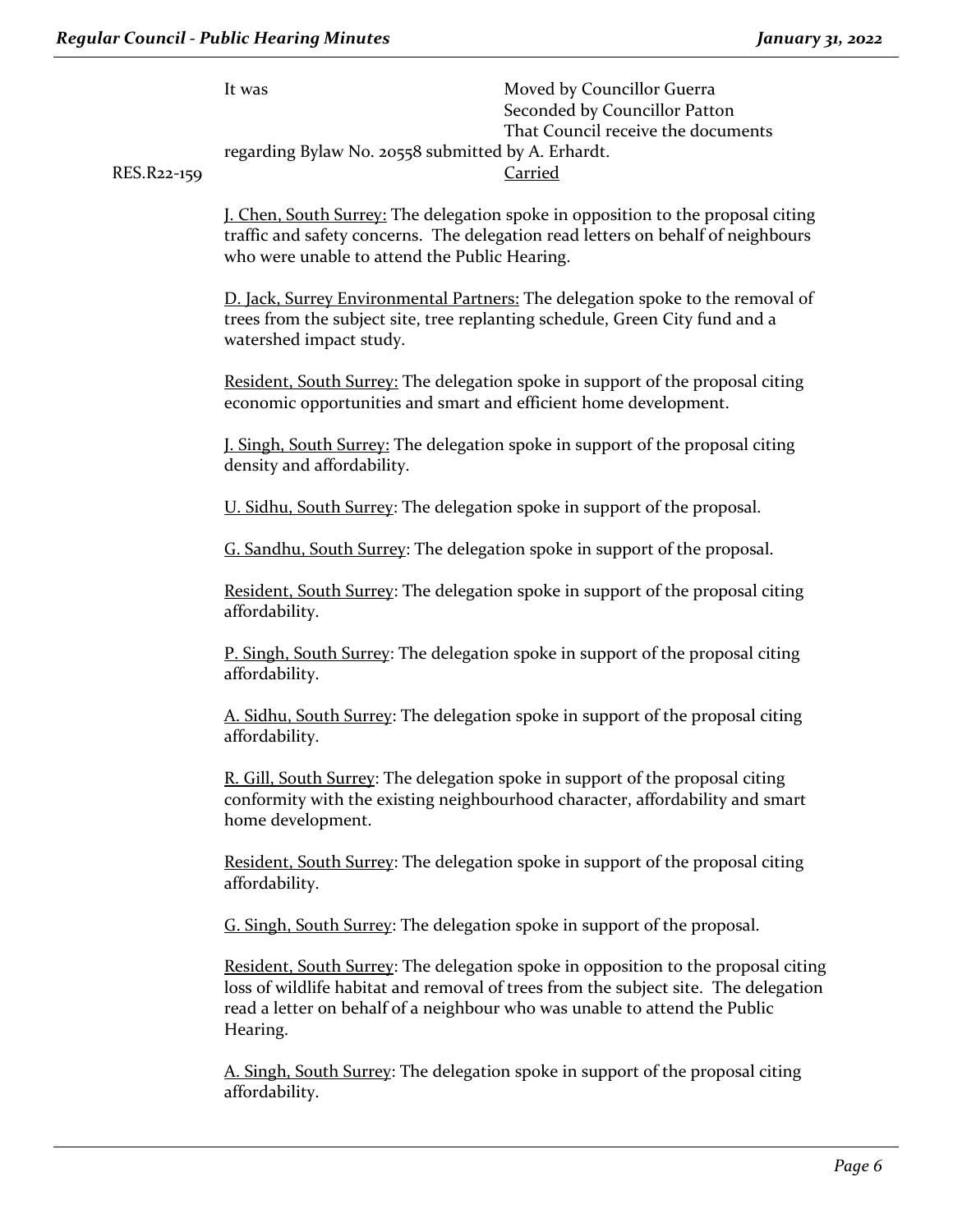O. Verbenkov, Agent on behalf of the Applicant: The Agent spoke to drainage, buffer area on the east property line, transition to neighbouring properties, conformity with the existing neighbourhood character, maintain 29 Avenue as it currently exists and removal of trees from the subject site.

Written submissions were received as follows:

- Email dated January 22, 2022, X. Chu expressing opposition for the proposal citing drainage, noise, safety, and density.
- Email dated January 24, 2022, L. and L. Bleiler expressing opposition for the proposal citing character of neighborhood and traffic.
- Petition received January 26, 2022, 140 Petition Signatures expressing opposition for the proposal citing erosion, drainage, and trees.
- Email dated January 26, 2022, R. Landale expressing opposition for the proposal citing trees.
- Form Letters received January 31, 2022, 19 letters expressing opposition for the proposal.
- Form Letters received January 31, 2022, 156 letters expressing support for the proposal.

### **C. COMMITTEE REPORTS**

#### **1. Parks, Recreation & Culture Committee - November 17, 2021**

|             | (a) | It was | Moved by Councillor Guerra                                            |
|-------------|-----|--------|-----------------------------------------------------------------------|
|             |     |        | Seconded by Councillor Patton                                         |
|             |     |        | That the minutes of the Parks, Recreation                             |
|             |     |        | and Culture Committee meeting held on November 17, 2021, be received. |
| RES.R22-160 |     |        | Carried                                                               |

(b) The recommendations of these minutes were considered and dealt with as follows:

#### **Campbell Heights Biodiversity Preserve Park Management Plan** File No. 6120-20

It was **Moved by Councillor Guerra** Seconded by Councillor Patton That Council:

- 1. Receive the report dated November 9, 2021, regarding the Campbell Heights Biodiversity Preserve Park Management Plan for information (Appendix I); and
- 2. Adopt the name *Campbell Heights Biodiversity Preserve Park* for the park lots labeled as Campbell Heights Biodiversity Preserve on the map attached as Appendix "II" to the report. RES.R22-161 Carried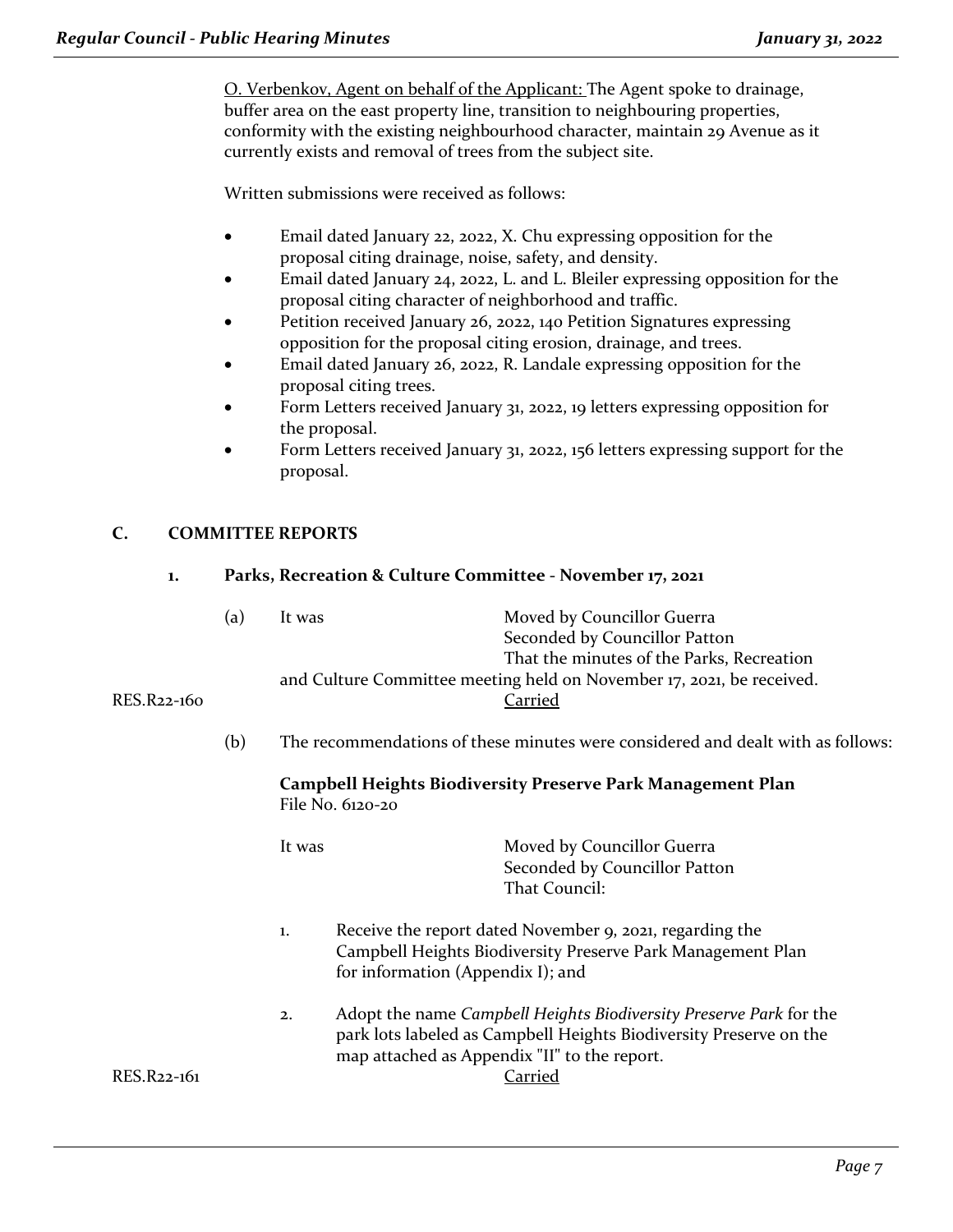#### **Salmonberry Park – Public Engagement and Concept Plan** File No. 6140-00

| It was | Moved by Councillor Guerra    |
|--------|-------------------------------|
|        | Seconded by Councillor Patton |
|        | That Council:                 |

#### 1. Receive the report dated November 10, 2021, regarding Salmonberry Park public engagement and concept plan for information (Appendix II);

- 2. Adopt the name 'Salmonberry Park' for the Neighbourhood Park currently identified as 58B; and
- 3. Adopt the Concept Plan for Salmonberry Park attached as Appendix "I" to the report.

 $RES.R22-162$ 

#### **D. BOARD/COMMISSION REPORTS**

#### **1. Surrey Heritage Advisory Commission - December 1, 2021**

|             | It was                                                             | Moved by Councillor Guerra              |
|-------------|--------------------------------------------------------------------|-----------------------------------------|
|             |                                                                    | Seconded by Councillor Patton           |
|             |                                                                    | That the minutes of the Surrey Heritage |
|             | Advisory Commission meeting held on December 1, 2021, be received. |                                         |
| RES.R22-163 |                                                                    | Carried                                 |
|             |                                                                    |                                         |

#### **2. Board of Variance - December 8, 2021**

|             | It was                                         | Moved by Councillor Guerra                |
|-------------|------------------------------------------------|-------------------------------------------|
|             |                                                | Seconded by Councillor Patton             |
|             |                                                | That the minutes of the Board of Variance |
|             | meeting held on December 8, 2021, be received. |                                           |
| RES.R22-164 |                                                | Carried                                   |

#### **E. MAYOR'S REPORT**

**1. Proclamations**

File: 0630-02

Councillor Patton read the following proclamation:

(a) Wear Red Canada Day – February 13, 2022

Councillor Guerra read the following proclamation:

(b) Black History Month – February 2022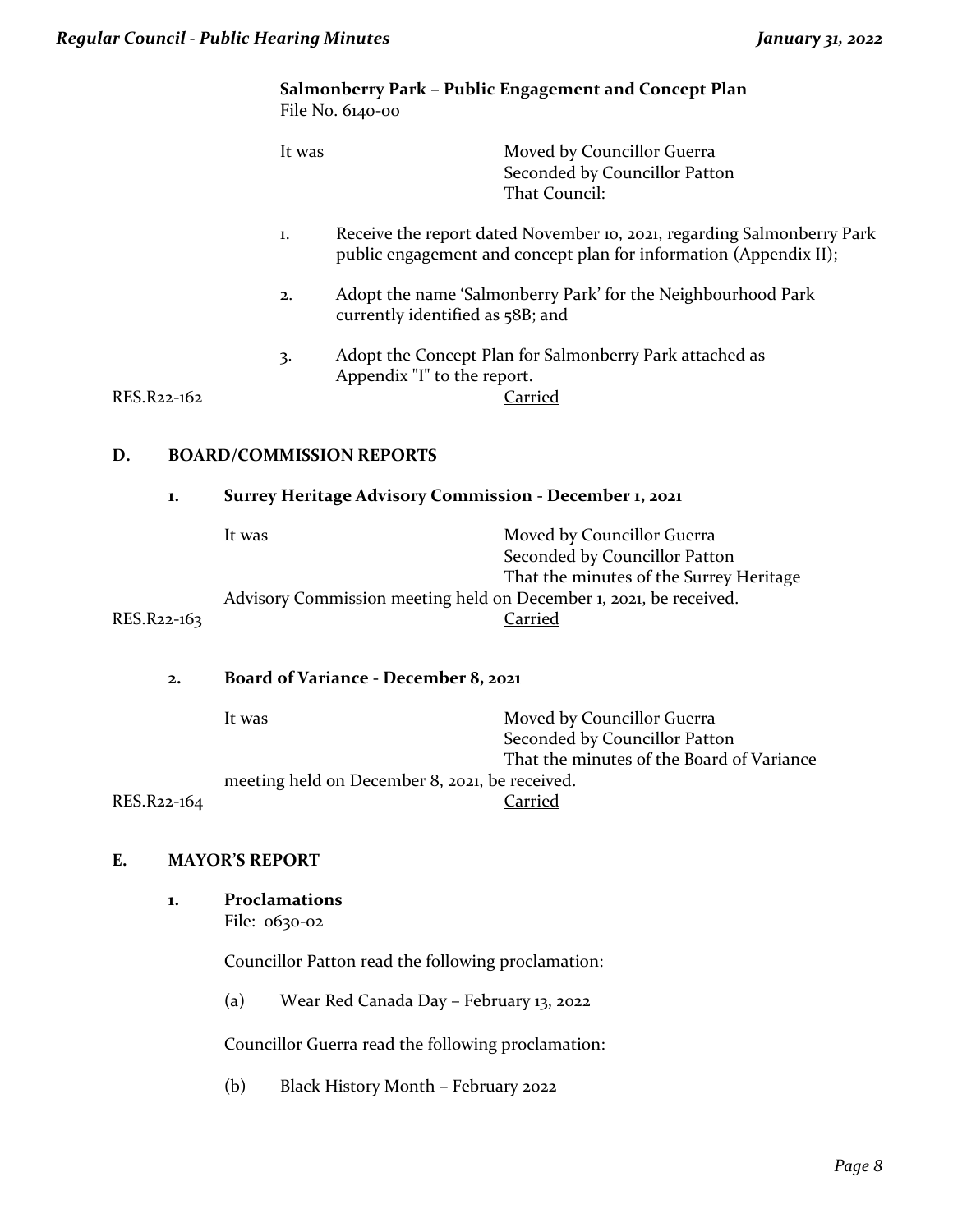#### **2. Request for Leave of Absence – Councillor Pettigrew** File: 0560-20

It was **Moved by Councillor Guerra** Seconded by Councillor Patton That Pursuant to Section  $125(7)$  of the Community Charter, Councillor Pettigrew is herby permitted to be absent from regular Council Meetings, Committee Meetings and all other municipal meetings until April 30, 2022. RES.R22-165 Carried

Council recessed from 9:13 – 9:22 p.m.

#### **F. GOVERNMENTAL REPORTS**

This section had no items to consider.

#### **G. CORPORATE REPORTS**

The Corporate Reports, under date of January 31, 2022, were considered and dealt with as follows:

#### **Item No. R014 Purchase of Adobe Licensing for Provision of Software File: 1355-01**

The General Manager, Corporate Services submitted a report to seek Council authority for renewal of licensing agreements with Adobe Inc. for the provision of software, and related services and support for a term of three years.

| It was | Moved by Councillor Guerra    |
|--------|-------------------------------|
|        | Seconded by Councillor Patton |
|        | That Council:                 |

- 1. Approve a single source award to Adobe, Inc., for use of the Adobe software for a three-year term at an annual (averaged) cost of \$190,000.00 including GST & PST;
- 2. Set the total three-year expenditure authorization limit at \$579,500.00 including taxes and contingency; and
- 3. Authorize the General Manager, Corporate Services Department to execute the licensing programs with Adobe Inc. for a three-year term.

RES.R22-166 Carried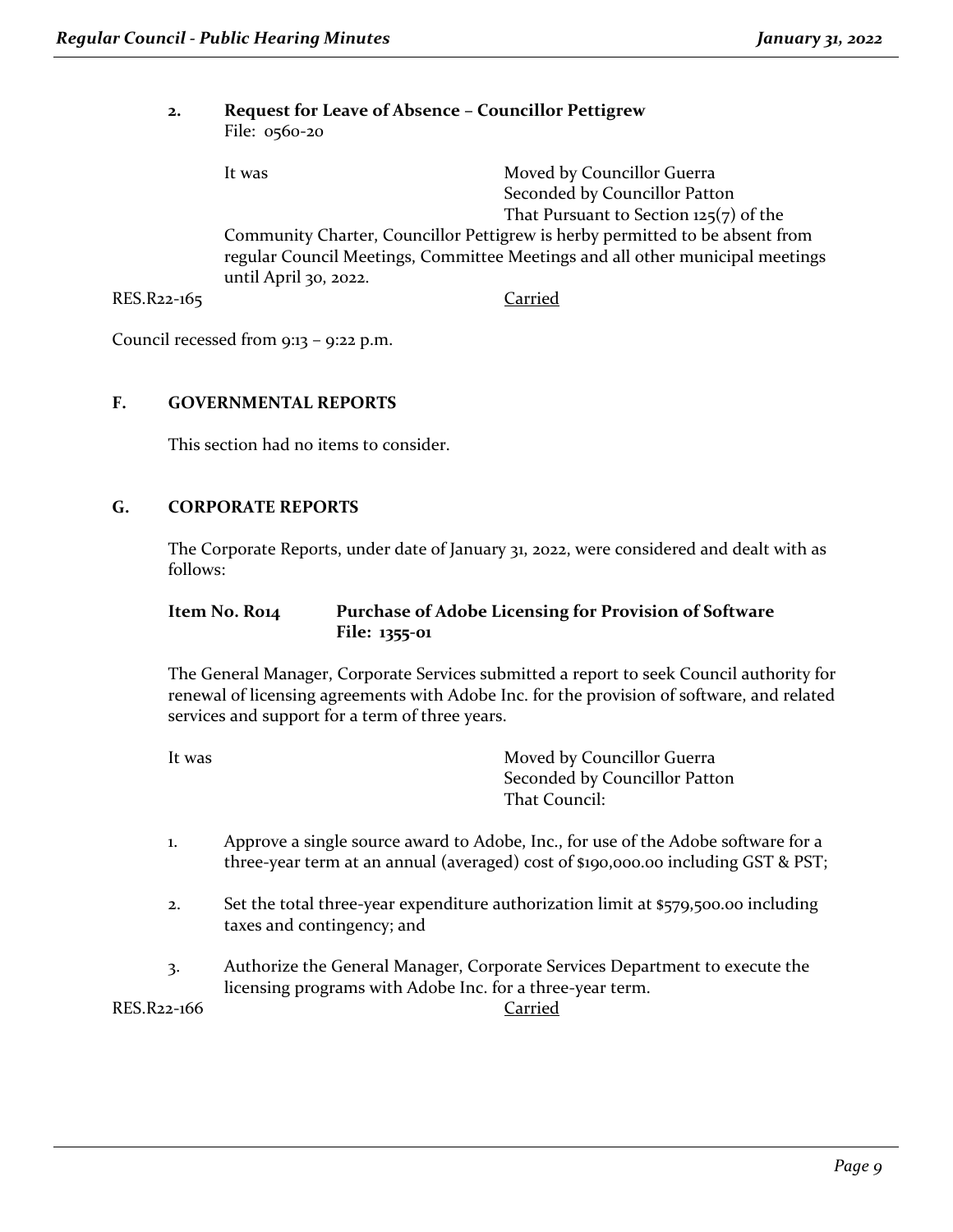#### **Item No. R015 Appointment of Chief Election Officer and Deputy Chief Election Officer File: 4200-01**

The General Manager, Corporate Services submitted a report to seek Council's approval of the appointments for the positions of Chief Election Officer and Deputy Chief Election Officer.

| It was | Moved by Councillor Guerra    |
|--------|-------------------------------|
|        | Seconded by Councillor Patton |
|        | That Council:                 |
|        |                               |

- 1. Receive Corporate Report Ro15 for information; and
- 2. Appoint the following individuals for the 2022 local government general election pursuant to section 58(1) of the *Local Government Act*:
	- a) Gib van Ert, Barrister, as the Chief Election Officer; and
	- b) City of Surrey Employee, Michael Lyle Rothwell, as Deputy Chief Election Officer.

RES.R22-167 Carried

#### **Item No. R016 Cultural Grants Program – 2022 Allocations File: 7800-01**

The General Manager, Parks, Recreation & Culture and General Manager, Finance submitted a report to obtain approval for the issuance of 62 cultural grants and 12 Surrey Civic Theatres-in-Kind subsidy grants recommended for 2022 under the Cultural Grants Program (Appendix "II"), and to provide an update on how funding was utilized by organizations during the COVID-19 pandemic (Appendix "III").

| Moved by Councillor Guerra    |
|-------------------------------|
| Seconded by Councillor Patton |
| That Council:                 |
|                               |

- 1. Receive Corporate Report Roi6 for information; and
- 2. Approve in accordance with the Surrey Cultural Grants Program (attached as Appendix "I") 62 Cultural Grants and 12 Surrey Civic Theatres Rental in Kind subsidy grants totaling\$499,379 for awards in 2022 (attached as Appendix "II"). RES.R22-168 Carried

#### **Item No. R017 Award of Contract No. 1218-016-11 Newton Pump Station Upgrades File: 1218-016/11**

The General Manager, Engineering submitted a report concerning the Award of Contract No. 1218-016-11 for the Newton Pump Station Upgrades.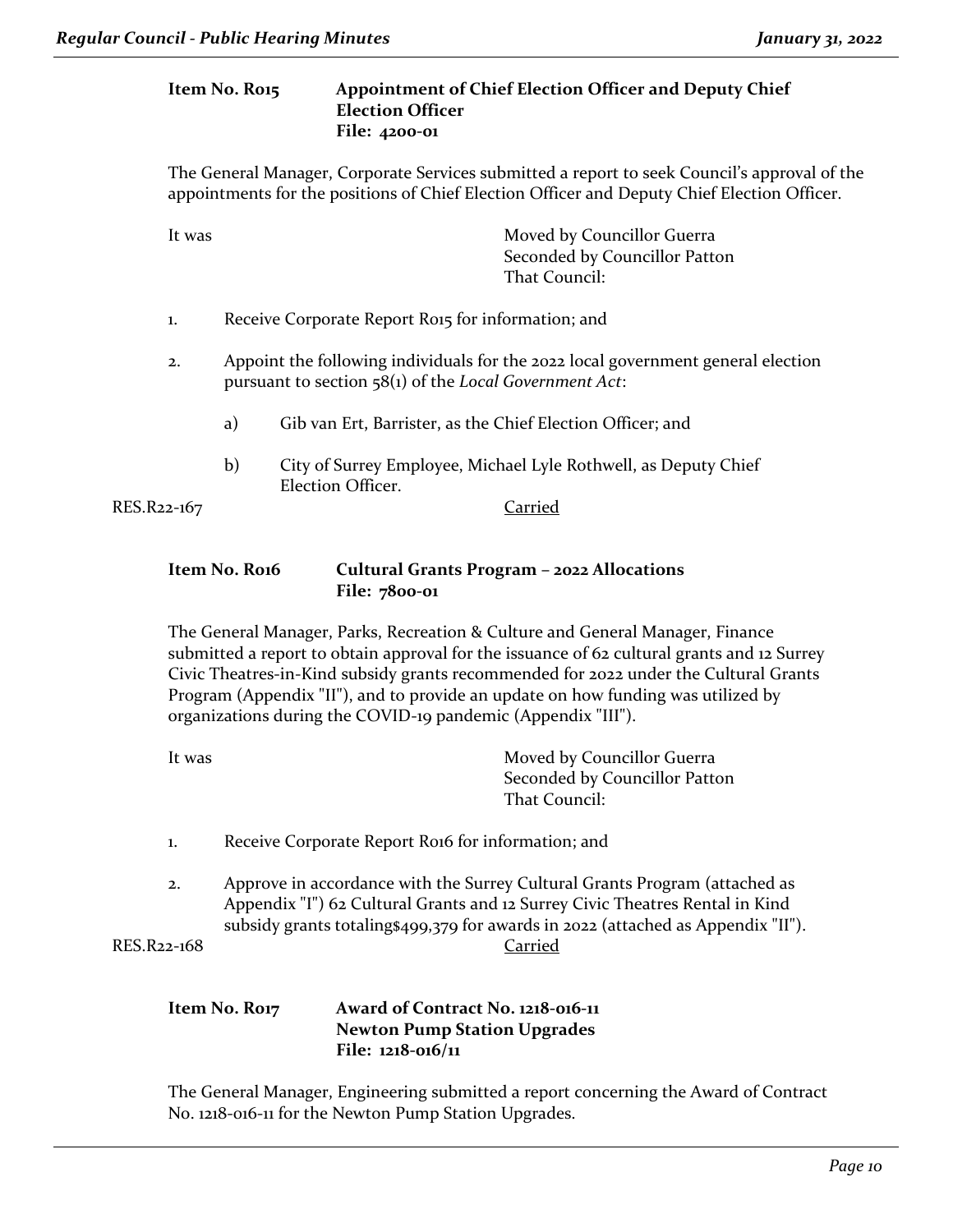|             |           | <b>Regular Council - Public Hearing Minutes</b> |                                                                  |                                                                                                                                                                                                      | January 31, 2022 |
|-------------|-----------|-------------------------------------------------|------------------------------------------------------------------|------------------------------------------------------------------------------------------------------------------------------------------------------------------------------------------------------|------------------|
|             | It was    |                                                 |                                                                  | Moved by Councillor Guerra<br>Seconded by Councillor Patton<br>That Council:                                                                                                                         |                  |
|             | 1.        |                                                 | pumps and a new above ground electrical building;                | Award Contract No. 1218-016-11 to Tritech Group Ltd. in the amount of \$6,145,131.30,<br>(including GST), for Newton Pump Station Upgrades including installation of new                             |                  |
|             | 2.        |                                                 | \$6,759,700.00, including GST and contingency; and               | Set the expenditure authorization limit for Contract No. 1218-016-11 at                                                                                                                              |                  |
| RES.R22-169 | 3.        |                                                 |                                                                  | Authorize the General Manager, Engineering to execute Contract No. 1218-016-11.<br><b>Carried</b>                                                                                                    |                  |
|             |           | Item No. Ro18                                   | Award of Contract No. 4721-001-11<br>File: 4721-001/11           | 2022 Sanitary and Drainage Improvements                                                                                                                                                              |                  |
|             |           |                                                 | No. 4721-001-11 for the 2022 Sanitary and Drainage Improvements. | The General Manager, Engineering submitted a report concerning the Award of Contract                                                                                                                 |                  |
|             | It was    |                                                 |                                                                  | Moved by Councillor Guerra<br>Seconded by Councillor Patton<br>That Council:                                                                                                                         |                  |
|             | 1.        |                                                 |                                                                  | Award Contract No. 4721-001-11 to J. Cote & Son Excavating Ltd. in the amount of<br>\$5,656,490.96 (including GST) for the 2022 Sanitary and Drainage Improvements project;                          |                  |
|             | 2.        |                                                 | \$6,222,140.00 (including GST and contingency); and              | Set the expenditure authorization limit for Contract No. 4721-001-11 at                                                                                                                              |                  |
| RES.R22-170 | 3.        |                                                 |                                                                  | Authorize the General Manager, Engineering to execute Contract No.4721-001-11.<br><b>Carried</b>                                                                                                     |                  |
|             |           | Item No. Ro19                                   | File: 0870-20/598A                                               | Acquisition of Property at 17419 - 16 Avenue for Parkland Purposes                                                                                                                                   |                  |
|             | purposes. |                                                 |                                                                  | The General Manager, Engineering and General Manager, Parks, Recreation & Culture<br>submitted a to seek Council's approval to purchase 17419 - 16 Avenue for parkland                               |                  |
|             | It was    |                                                 |                                                                  | Moved by Councillor Guerra<br>Seconded by Councillor Patton<br>That Council approve the purchase of the<br>property at 17419 - 16 Avenue (PID# 010-199-438) for parkland purposes, as illustrated on |                  |
| RES.R22-171 |           | the attached Appendix "I".                      |                                                                  | <b>Carried</b>                                                                                                                                                                                       |                  |
|             |           |                                                 |                                                                  |                                                                                                                                                                                                      |                  |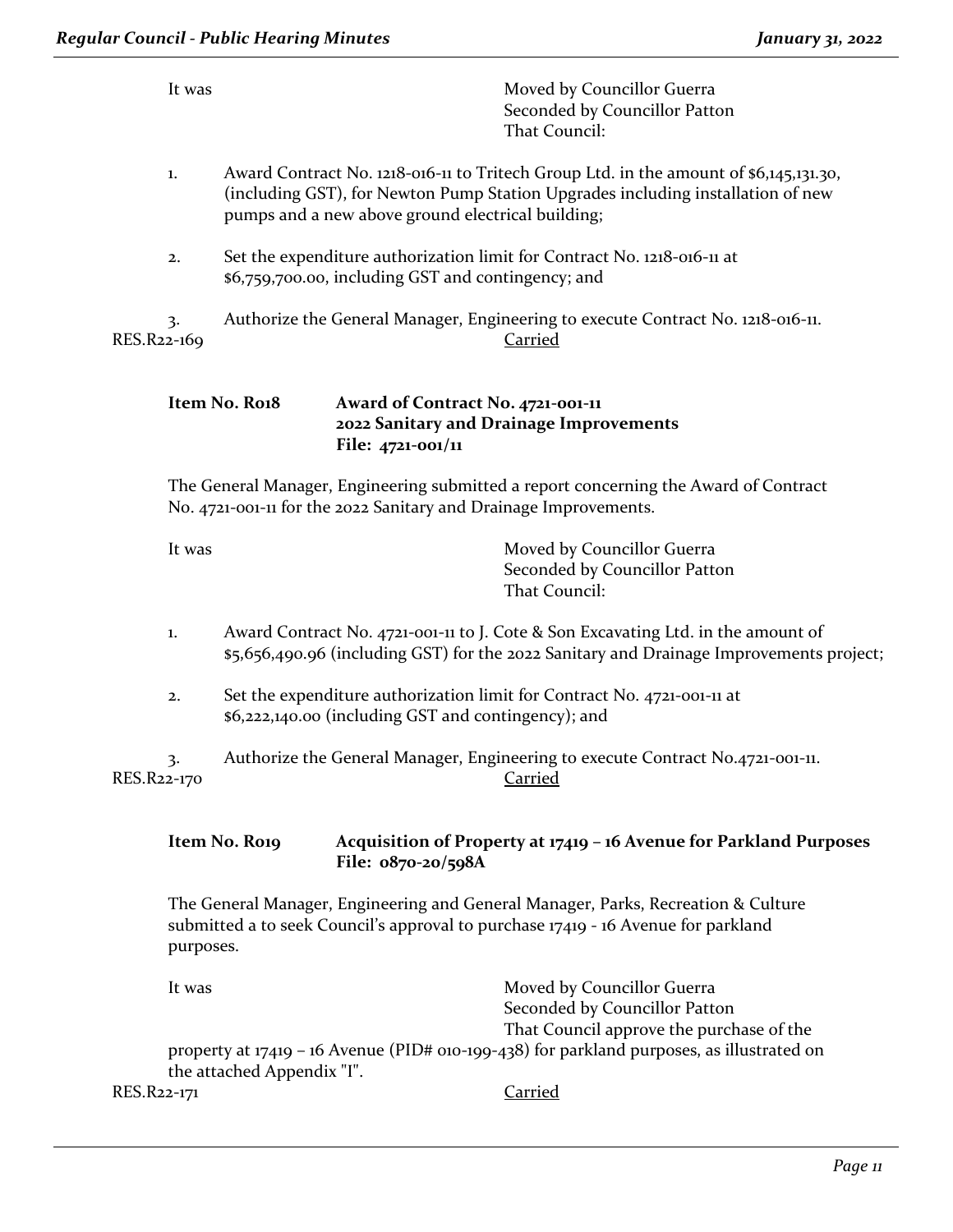#### **Item No. R020 Closure of Road Adjacent to 10458, 10476, 10490 and 10508 - 138A Street and 10463, 10469/77, 10495 and 10505 - 139 Street File: 7919-0091-00**

The General Manager, Engineering submitted a report to seek Council's approval to close and remove a portion of unopened road allowance for disposition and consolidation with the adjacent lands under Development Application No. 7919-0091-00.

| It was      | Moved by Councillor Guerra                                                                      |
|-------------|-------------------------------------------------------------------------------------------------|
|             | Seconded by Councillor Patton                                                                   |
|             | That Council authorize the City Clerk to bring                                                  |
|             | forward a Bylaw to close and remove the dedication as highway of a 658.6 square metre           |
|             | portion of unopened road allowance located adjacent to 10458, 10476, 10490 and                  |
|             | 10508 - 138A Street and 10463, 10469/77, 10495 and 10505 - 139 Street, as generally illustrated |
|             | in Appendix "I" attached to Corporate Report Rozo, subject to compliance with the notice        |
|             | provisions of the Community Charter, SBC 2003, C. 26.                                           |
| RES.R22-172 | Carried                                                                                         |

#### **Item No. R021 Award of Contract No. 1220-040-2021-075 Supply and Delivery of Various Vehicles File: 1280-01**

The General Manager, Engineering submitted a report concerning the Award of Contract No. 1220-040-2021-075 for the Supply and Delivery of Various Vehicles

It was **Moved by Councillor Guerra** Seconded by Councillor Patton That Council:

- 1. Award Contract No. 1220-040-2021-075 to Metro Motors Ltd. in the amount \$2,969,081.72(including applicable taxes and levies) for the supply of 37 vehicles;
- 2. Set the expenditure authorization limit for Contract No. 1220-040-2021-075 at\$3,100,000.00 (including contingencies and taxes); and
- 3. Authorize the General Manager, Engineering to execute Contract No. 1220-040-2021-075.

RES.R22-173

**Item No. R022 Proposed Amendments to** *Surrey Municipal Ticket Information Utilization By-law, 1994, No. 12508; Surrey Building Bylaw, 2012, No. 17850***; and** *Surrey Bylaw Notice Enforcement Bylaw, 2016, No. 18691* **File: 3900-20-12508; 3900-20-17850; 3900-20-18691**

**Note:** See Bylaw No. 20561, 20562 and 20563 in the H Section.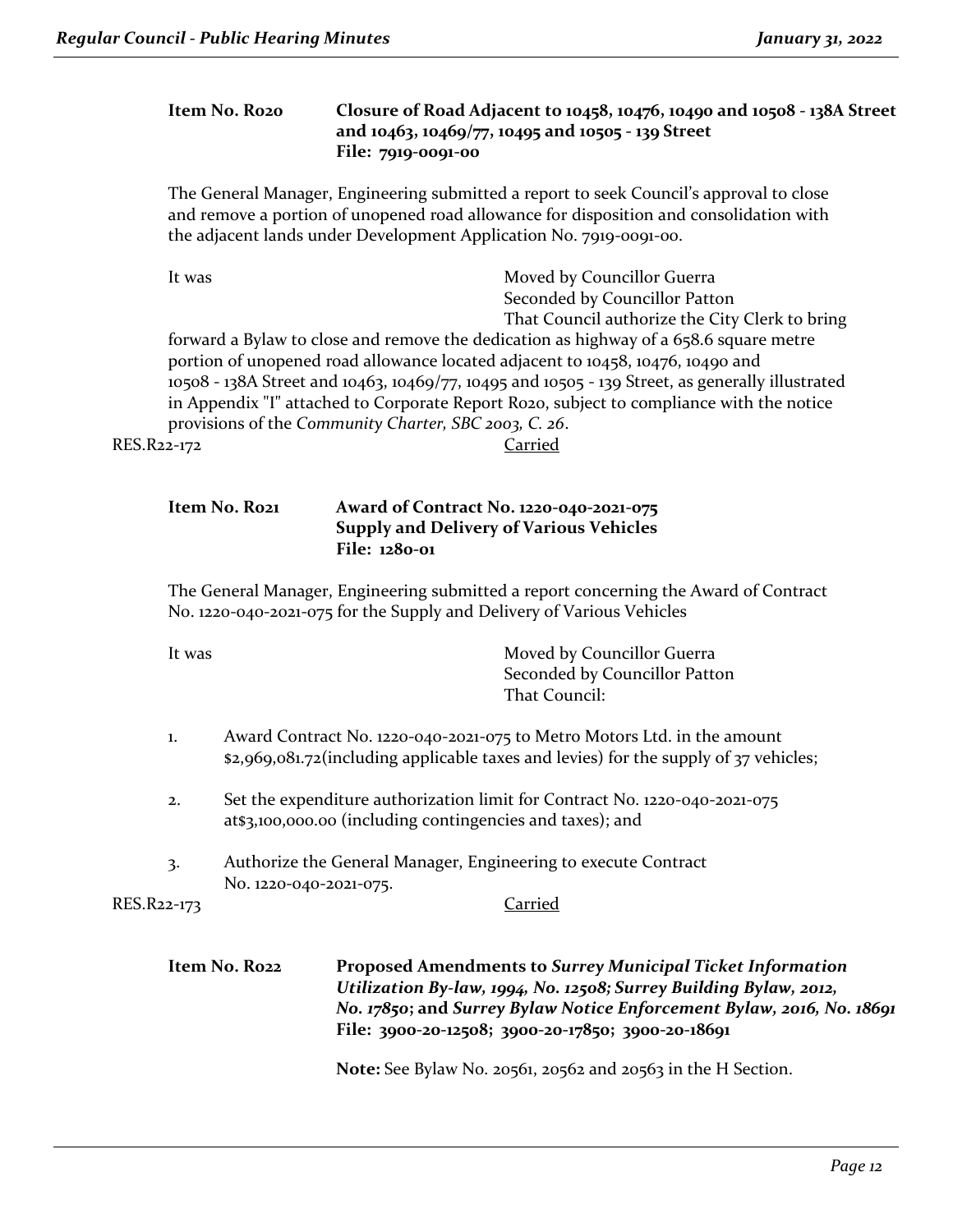The General Manager, Corporate Services and Acting General Manager, Planning & Development submitted a report to obtain Council's approval to adopt the amendments to the *Surrey Municipal Ticket Information Utilization By-law, 1994, No. 12508*, *Surrey Building Bylaw, 2012, No. 17850*, and *Surrey Bylaw Notice Enforcement Bylaw, 2016, No. 18691*.

It was **Moved by Councillor Guerra** Seconded by Councillor Patton That Council:

- 1. Receive Corporate Report R022 for information;
- 2. Approve the proposed amendments to the *Surrey Municipal Ticket Information Utilization By-law, 1994, No. 12508*, as summarized in Appendix "I" and reflected within the *Surrey Municipal Ticket Information Utilization By-law, 1994, No. 12508*, as documented in Appendix "II" of the report;
- 3. Approve the proposed amendments to the *Surrey Building Bylaw, 2012, No. 17850*, as summarized in Appendix "III" and reflected within the *Surrey Building Bylaw, 2012, No. 17850*, as documented in Appendix "IV" of the report;
- 4. Approve the proposed amendments to the *Surrey Bylaw Notice Enforcement Bylaw, 2016, No. 18691*, as summarized in Appendix "V" and reflected within the *Surrey Bylaw Notice Enforcement Bylaw, 2016, No. 18691*, as documented in Appendix "VI" of the report;
- 5. Approve and implement the use of Bylaw Notices and the related adjudication process for offences under *Surrey Building Bylaw, 2012, No. 17850* as contemplated in the report; and
- 6. Authorize the City Clerk to bring forward the related amendment bylaws for the required readings.

RES.R22-174 Carried

### **Item No. R023 10-Year (2022 – 2031) Servicing Plan and 2022 Development Cost Charge Bylaw File: 5260-07; 3150-01**

**Note:** See Bylaw No. 20560 in the H Section.

The General Manager, Engineering and General Manager, Parks, Recreation & Culture submitted a report to obtain Council endorsement of the updated Engineering 10-Year Servicing Plan, give the related Development Cost Charge Bylaw the required readings, and authorize staff to submit the Bylaw for Provincial Approval prior to final adoption by Council.

| It was | Moved by Councillor Guerra    |
|--------|-------------------------------|
|        | Seconded by Councillor Patton |
|        | That Council:                 |

- 1. Receive Corporate Report R023 for information;
- 2. Endorse the proposed 10-Year (2022-2031) Servicing Plan, attached as Appendix "I";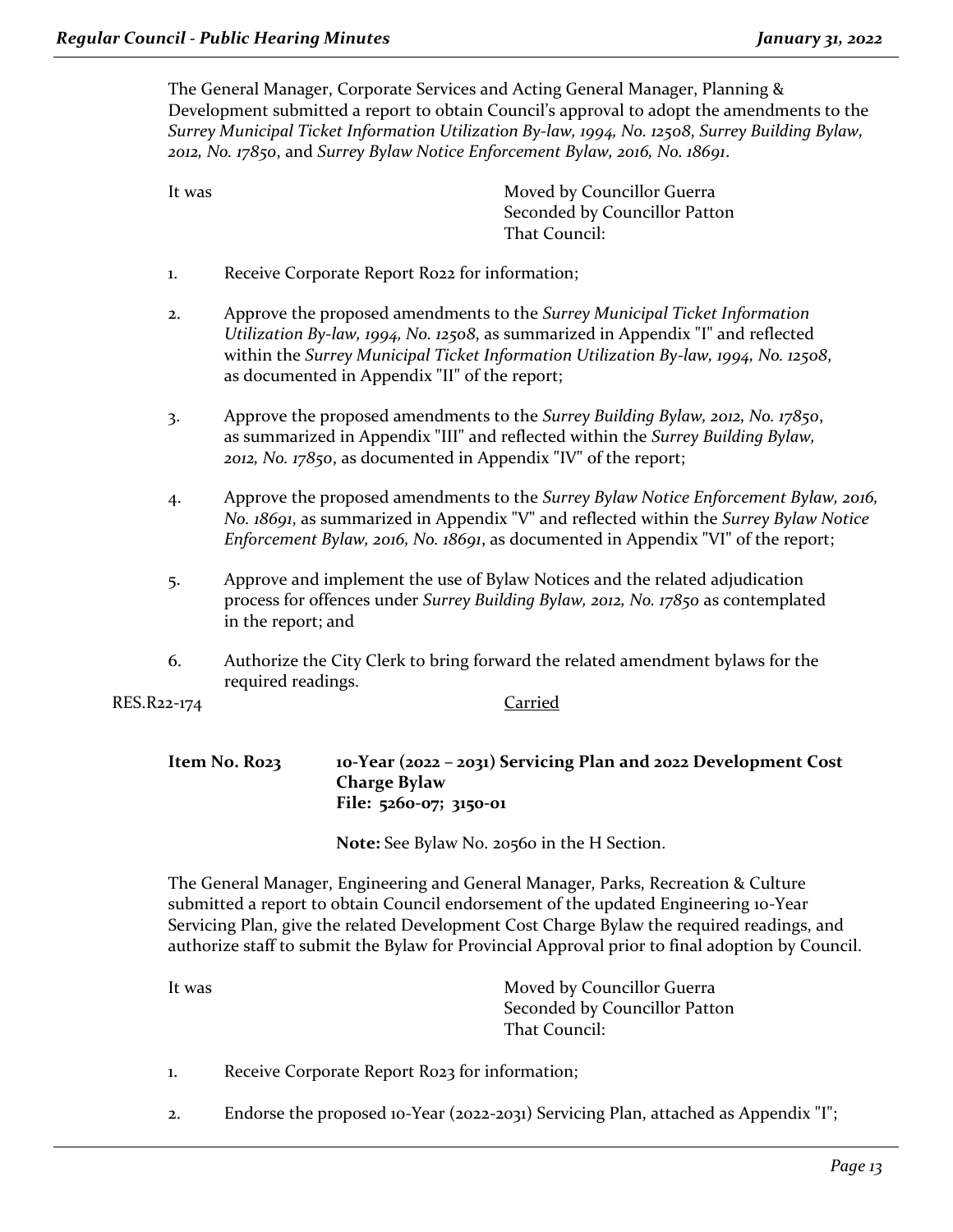| Authorize the City Clerk to bring forward for First, Second and Third Reading the |
|-----------------------------------------------------------------------------------|
| 2022 Development Cost Charge Bylaw, attached as Appendix "II";                    |

- 4. Authorize staff to forward the 2022 Development Cost Charge Bylaw, attached as Appendix "II", to the Provincial Inspector of Municipalities for approval and to grant the City approval to enact the Bylaw ("Provincial Approval"); and
- 5. Upon Provincial Approval, authorize the City Clerk to bring forward the 2022 Development Cost Charge Bylaw, attached as Appendix "II", for Final Adoption.

RES.R22-175 Carried

With Councillor Locke opposed.

## **Item No. R024 The Surrey Community Child Care Action Plan and Planning Policies Review**

The General Manager, Parks, Recreation & Culture and Acting General Manager, Planning & Development submitted a report to provide an overview and obtain Council endorsement of the Surrey Community Child Care Action Plan and share outcomes of the Surrey Child Care Planning and Policy Review and obtain Council's endorsement of the recommendations.

| Moved by Councillor Guerra    |
|-------------------------------|
| Seconded by Councillor Patton |
| That Council:                 |
|                               |

1. Receive Corporate Report R024 for information;

**File: 8000-30**

- 2. Endorse the Surrey Community Child Care Action Plan (attached as Appendix "I"); and
- 3. Direct staff to report back to Council on the City's actions towards implementing the recommendations as outlined in the Surrey Child Care Planning and Policy Review Report (attached as Appendix "II").

RES.R22-176 Carried

**Item No. R025 Semiahmoo Town Centre Plan File: 0550-20-06; 6520-20 (Semiahmoo Town Centre)**

**Note:** See Bylaw No. 20553, 20554 and 20555 in the H Section.

Councillor Patton declared a conflict of interest and left the meeting at 9:48 p.m.

The Acting General Manager, Planning & Development, General Manager, Engineering and General Manager, Parks, Recreation & Culture submitted a report to seek Council approval of the Stage 2 Semiahmoo Town Centre Plan (TCP). The Semiahmoo TCP presents an updated vision for the civic and cultural heart of South Surrey, including a land use concept, parks and open space network, road and transportation network, engineering servicing strategy, and a financing strategy to ensure the necessary delivery of community amenities and engineering infrastructure.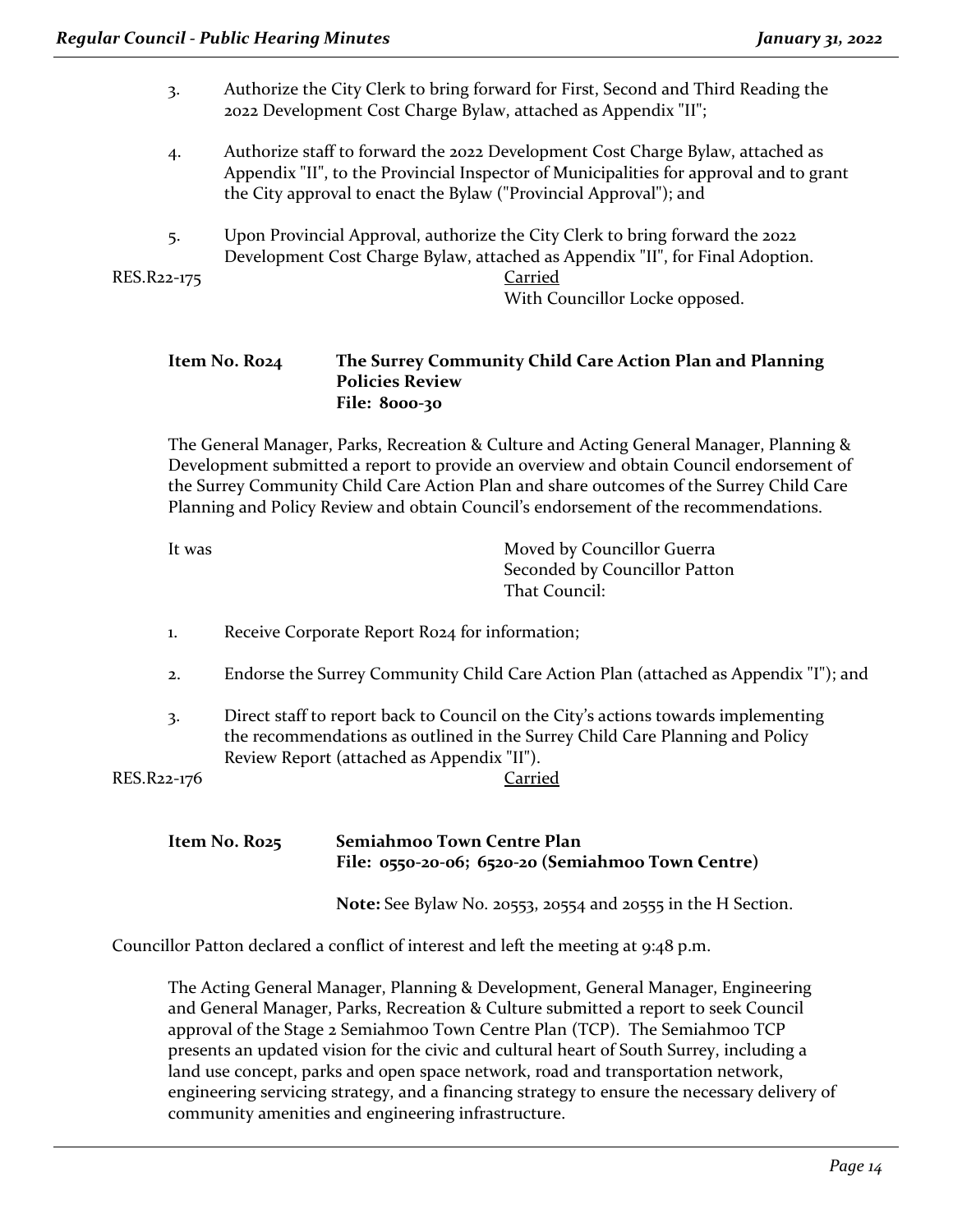It was **Moved by Councillor Guerra** Seconded by Councillor Elford That Council:

- 1. Receive Corporate Report R025 for information;
- 2. Approve the Semiahmoo Town Centre Plan ("TCP") and its associated engineering servicing and financial strategies, as documented in the report and attached as Appendix "I";
- 3. Authorize staff to bring forward amendments to the Schedule D Surrey Road Classification Map (R-91) and Schedule K Surrey Major Road Allowance Map of the *Subdivision & Development By-law, 1986, No. 8830*, to reflect the road network illustrated in Appendix "II";
- 4. Amend the *Surrey Official Community Plan Bylaw, 2014, No. 18020*, as described in the report and documented in Appendix "III", in order to align related figures and land use designations within the Semiahmoo TCP with those in the Official Community Plan ("OCP"), and authorize the City Clerk to introduce the necessary OCP Amending Bylaws for the required readings, and to set a date for the related Public Hearing;
- 5. Approve amendments to *Surrey Zoning By-law, 1993, No. 12000, as amended* (the "Zoning Bylaw") to include amenity contributions for the Semiahmoo TCP Area based upon the density bonus concept, as documented in Appendix "IV", and authorize the City Clerk to bring forward the necessary Zoning Bylaw Amendment Bylaw readings and to set a date for the related Public Hearing;
- 6. Authorize staff to bring forward the necessary amendments to the *Surrey Zoning Bylaw, 1993, No. 12000, as amended*, to provide density bonus incentives for the construction of zero carbon operational buildings and report back to Council; and
- 7. Authorize staff to incorporate the Development Cost Charge-eligible infrastructure related to water, stormwater, sanitary sewer, transportation, and parkland acquisition for the TCP into the City's 10-Year Servicing Plan and Parkland Acquisition Program, as prioritized and required.

RES.R22-177 Carried by members remaining With Councillors Annis, Hundial and Locke opposed.

Councillor Patton rejoined the meeting at 9:53 p.m.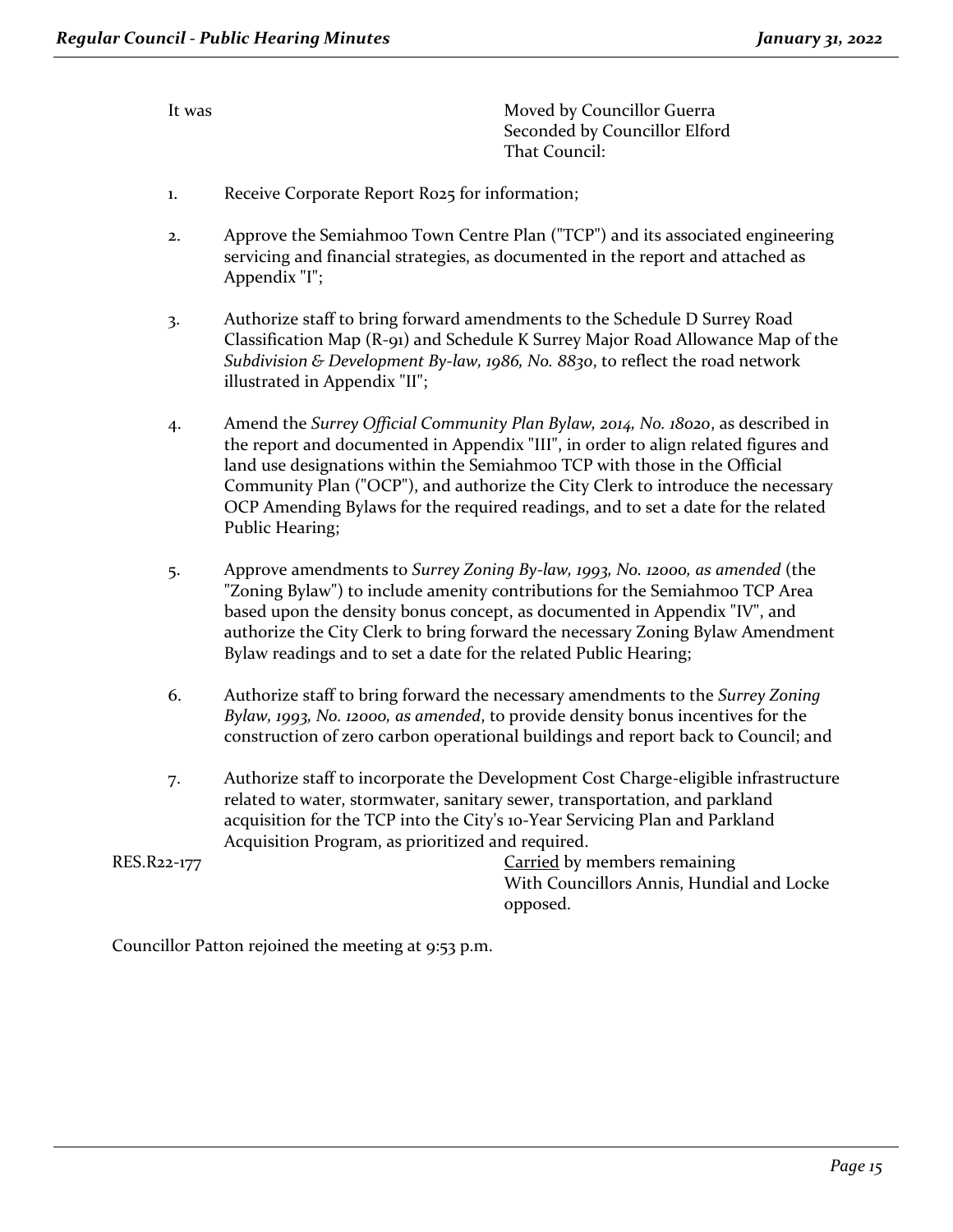#### **Item No. R026 Guaranteed Permitting Timelines Progress Update and Next Steps File: 6630-01**

The Acting General Manager, Planning & Development, and General Manager, Engineering, submitted a report to provide Council with an update on the implementation of the Guarantee Permitting Timelines for Single-Family Building Permits, Tenant Improvement Building Permits, and Rezoning applications, and the corresponding process improvements to support these timelines, endorsed by Council in October 2021. The report provides an update on the current status of the timeline guarantee by application type, and outlines staff's intended next steps to ensure successful full implementation of the program and consistent ongoing adherence to the timeline guarantees.

| It was           | Moved by Councillor Guerra                 |
|------------------|--------------------------------------------|
|                  | Seconded by Councillor Patton              |
|                  | That Council receive Corporate Report Ro26 |
| for information. |                                            |
| RES.R22-178      | Carried                                    |

### **H. BYLAWS AND PERMITS**

#### **BUSINESS ARISING OUT OF THE PUBLIC HEARING**

1. "Surrey Zoning Bylaw, 1993, No. 12000, Amendment Bylaw, 2022, No. 20556" 7921-0176-00 Owners: S. Sandhar, T. Sandhar. S. Sandhar, J. Sandhar Agent: Mainland Engineering Design Corp. (Avnash Banwait) RF to RF-10 - 10582 – 131A Street – to subdivide the subject site into two single family small lots.

Council direction received January 17, 2022

It was **Moved by Councillor Guerra** Seconded by Councillor Patton That "Surrey Zoning Bylaw, 1993, No. 12000, Amendment Bylaw, 2022, No. 20556" pass its third reading. RES.R22-179 Carried

2. "Surrey Zoning Bylaw, 1993, No. 12000, Amendment Bylaw, 2022, No. 20557" 7918-0186-00 Owner: 1140398 BC Ltd (Director information: Harjinder S. Berar) Agent: 1140398 BC Ltd (Manpreet Berar) RA to RM-30 – 16344 and 16370 – 20 Avenue – to permit the development of 47 townhouse units

Council direction received January 17, 2022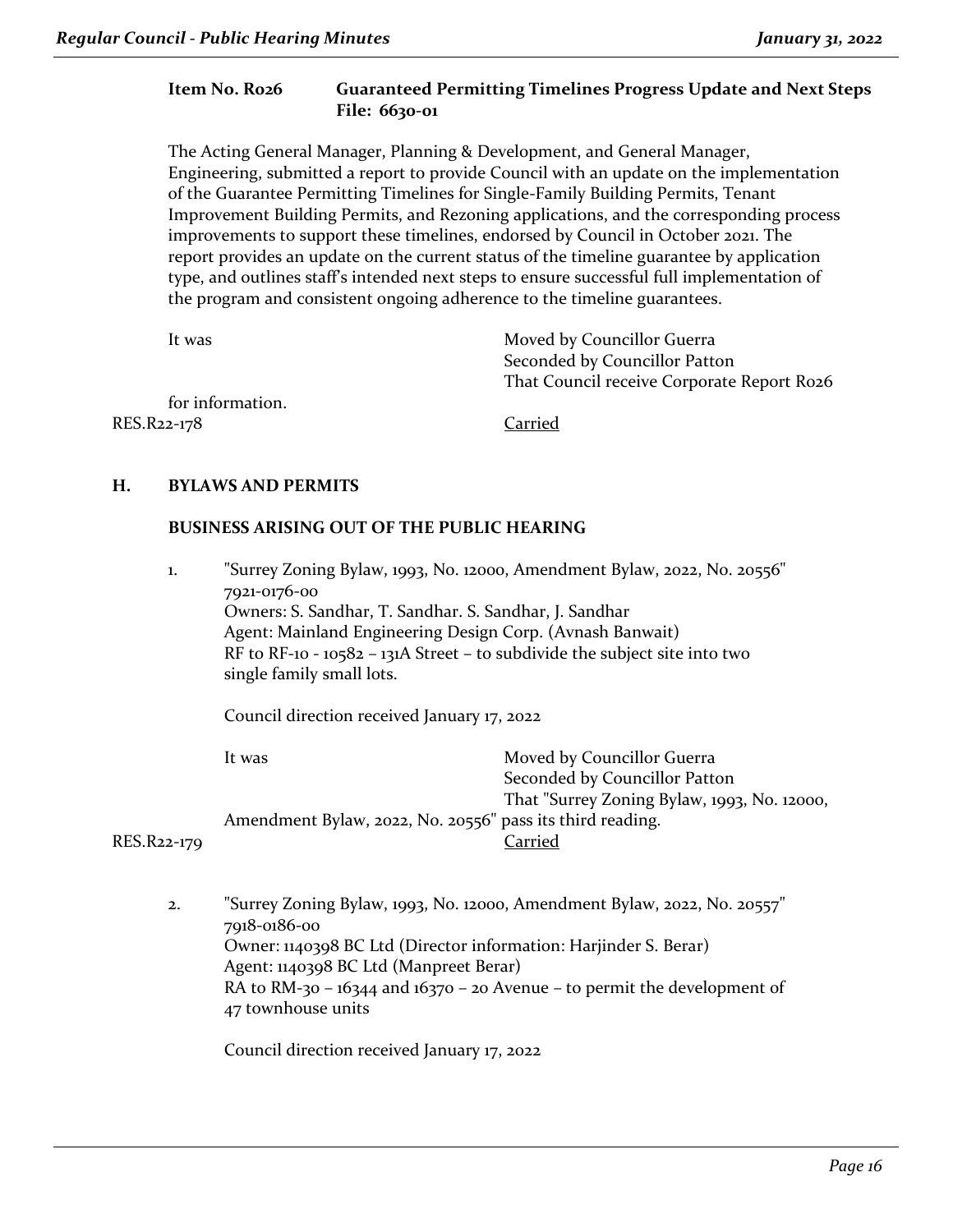| RES.R22-180    | It was<br>Amendment Bylaw, 2022, No. 20557" pass its third reading.                                                                                                                                                                                                                                                                                     | Moved by Councillor Guerra<br>Seconded by Councillor Patton<br>That "Surrey Zoning Bylaw, 1993, No. 12000,<br>Carried                                                                                                                                                                                                                                                                                                                                                                 |  |
|----------------|---------------------------------------------------------------------------------------------------------------------------------------------------------------------------------------------------------------------------------------------------------------------------------------------------------------------------------------------------------|---------------------------------------------------------------------------------------------------------------------------------------------------------------------------------------------------------------------------------------------------------------------------------------------------------------------------------------------------------------------------------------------------------------------------------------------------------------------------------------|--|
|                | Building 3.                                                                                                                                                                                                                                                                                                                                             | Development Variance Permit No. 7918-0186-00<br>16344 and 16370 - 20 Avenue - to reduce the minimum north front yard setback<br>from 4.5 m to 4.0 m to the principal building face for Buildings 1, 2 and 3; to reduce<br>the minimum east side yard setback from 6.0 m to 3.0 m to the principal building<br>face for Buildings 1, 6, 8, and the amenity building; and to reduce the minimum<br>west street side yard setback from 4.5 m to 4.2 m to the principal building face for |  |
|                | It was<br>of the associated rezoning bylaw.                                                                                                                                                                                                                                                                                                             | Moved by Councillor Guerra<br>Seconded by Councillor Patton<br>That Council support Development Variance<br>Permit No. 7918-0186-00 and consider issuance of the Permit upon final adoption                                                                                                                                                                                                                                                                                           |  |
| RES.R22-181    |                                                                                                                                                                                                                                                                                                                                                         | <u>Carried</u>                                                                                                                                                                                                                                                                                                                                                                                                                                                                        |  |
| $\overline{3}$ | "Surrey Zoning Bylaw, 1993, No. 12000, Amendment Bylaw, 2022, No. 20558"<br>7921-0119-00<br>Owners: A. Sandhu, D. Sandhu, D. Sandhu, M. Sandhu, M. Sandhu, G. Sandhu<br>Agent: Pacific Land Resource Group Inc. (Oleg Verbenkov)<br>RA to RH - $2810$ , $2840$ , and $2870 - 138$ Street - to allow subdivision into six<br>half-acre residential lots. |                                                                                                                                                                                                                                                                                                                                                                                                                                                                                       |  |
|                | Council direction received January 17, 2022                                                                                                                                                                                                                                                                                                             |                                                                                                                                                                                                                                                                                                                                                                                                                                                                                       |  |
| RES.R22-182    | It was<br>Amendment Bylaw, 2022, No. 20558" pass its third reading.                                                                                                                                                                                                                                                                                     | Moved by Councillor Guerra<br>Seconded by Councillor Patton<br>That "Surrey Zoning Bylaw, 1993, No. 12000,<br>Defeated<br>With Mayor McCallum and Councillors<br>Annis, Guerra, Hundial, Locke and Patton<br>opposed.                                                                                                                                                                                                                                                                 |  |

#### **PERMITS - APPROVAL**

4. Development Variance Permit No. 7921-0337-00 6711 - 154 Street Owner: Greater Vancouver Sewerage & Drainage District Agent: Morrison Hershfield Limited (Lillian Siu) The applicant is requesting a variance to increase the maximum sign area for six directional signs from 0.4 square metres to 0.42 square metres and to increase the maximum height from 1.2 metres to 2.4 metres, in order to allow for ease of view.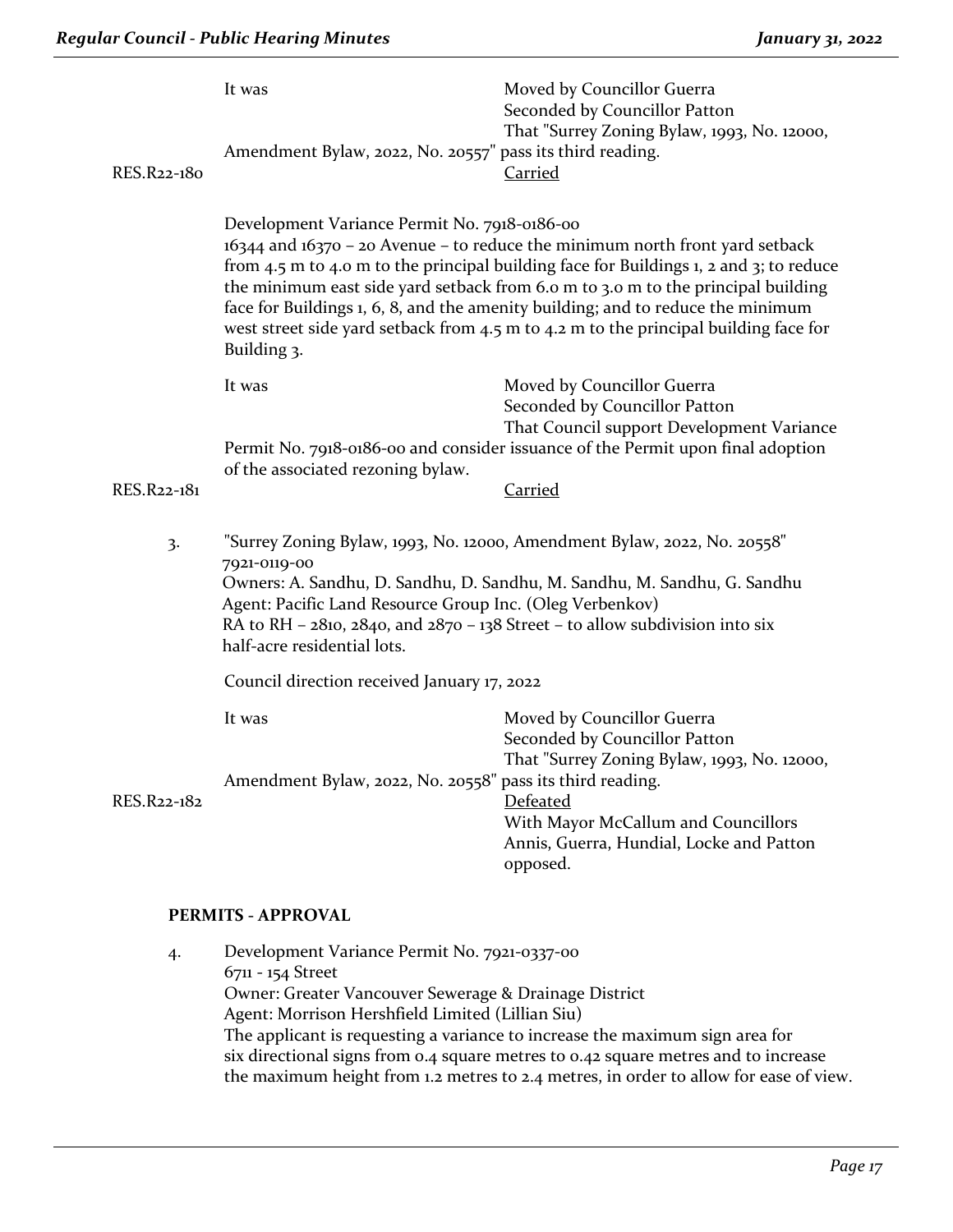No correspondence had been received prior to the printing of this agenda.

| RES.R22-183                                           | It was<br>Development Variance Permit No. 7921-0337-00.                                                                                                                                                                                                                                                                                                                                  | Moved by Councillor Guerra<br>Seconded by Councillor Patton<br>That Council authorize the issuance of<br><b>Carried</b> |
|-------------------------------------------------------|------------------------------------------------------------------------------------------------------------------------------------------------------------------------------------------------------------------------------------------------------------------------------------------------------------------------------------------------------------------------------------------|-------------------------------------------------------------------------------------------------------------------------|
| 5.                                                    | Development Variance Permit No. 7921-0363-00<br>13362 - 87B Avenue<br>Owner: A. Kandola, A. Kandola, G. Kandola<br>Agent: A. Kandola<br>The applicant is requesting a variance to reduce the minimum rear yard setback<br>from a natural gas transmission right-of-way from 7.5 metres to 1.19 metres for the<br>principle building, in order to construct a new single family dwelling. |                                                                                                                         |
|                                                       | Councillor Hundial declared a conflict of interest and left the meeting at 10:13 p.m.                                                                                                                                                                                                                                                                                                    |                                                                                                                         |
|                                                       | No correspondence had been received prior to the printing of this agenda.                                                                                                                                                                                                                                                                                                                |                                                                                                                         |
|                                                       | It was                                                                                                                                                                                                                                                                                                                                                                                   | Moved by Councillor Guerra<br>Seconded by Councillor Patton<br>That Council authorize the issuance of                   |
|                                                       | Development Variance Permit No. 7921-0363-00.                                                                                                                                                                                                                                                                                                                                            |                                                                                                                         |
| RES.R22-184                                           |                                                                                                                                                                                                                                                                                                                                                                                          | Carried by members remaining                                                                                            |
| Councillor Hundial rejoined the meeting at 10:14 p.m. |                                                                                                                                                                                                                                                                                                                                                                                          |                                                                                                                         |
| 6.                                                    | Temporary Use Permit No. 7921-0224-00<br>11125 - 124 Street<br>Owner: 0912712 B.C. Ltd. (Director Information: Samuel Yanlin Lu)<br>Agent: Calvary Worship Centre (Maughan Mariani)<br>The applicant is seeking approval to allow for the renewal of an expired Temporary                                                                                                                |                                                                                                                         |

Use Permit and to permit the continued operation of a church with ancillary office and community services, for a period not to exceed three years.

No correspondence had been received prior to the printing of this agenda.

|             | It was                                 | Moved by Councillor Guerra             |
|-------------|----------------------------------------|----------------------------------------|
|             |                                        | Seconded by Councillor Patton          |
|             |                                        | That Council authorize the issuance of |
|             | Temporary Use Permit No. 7921-0224-00. |                                        |
| RES.R22-185 |                                        | Carried                                |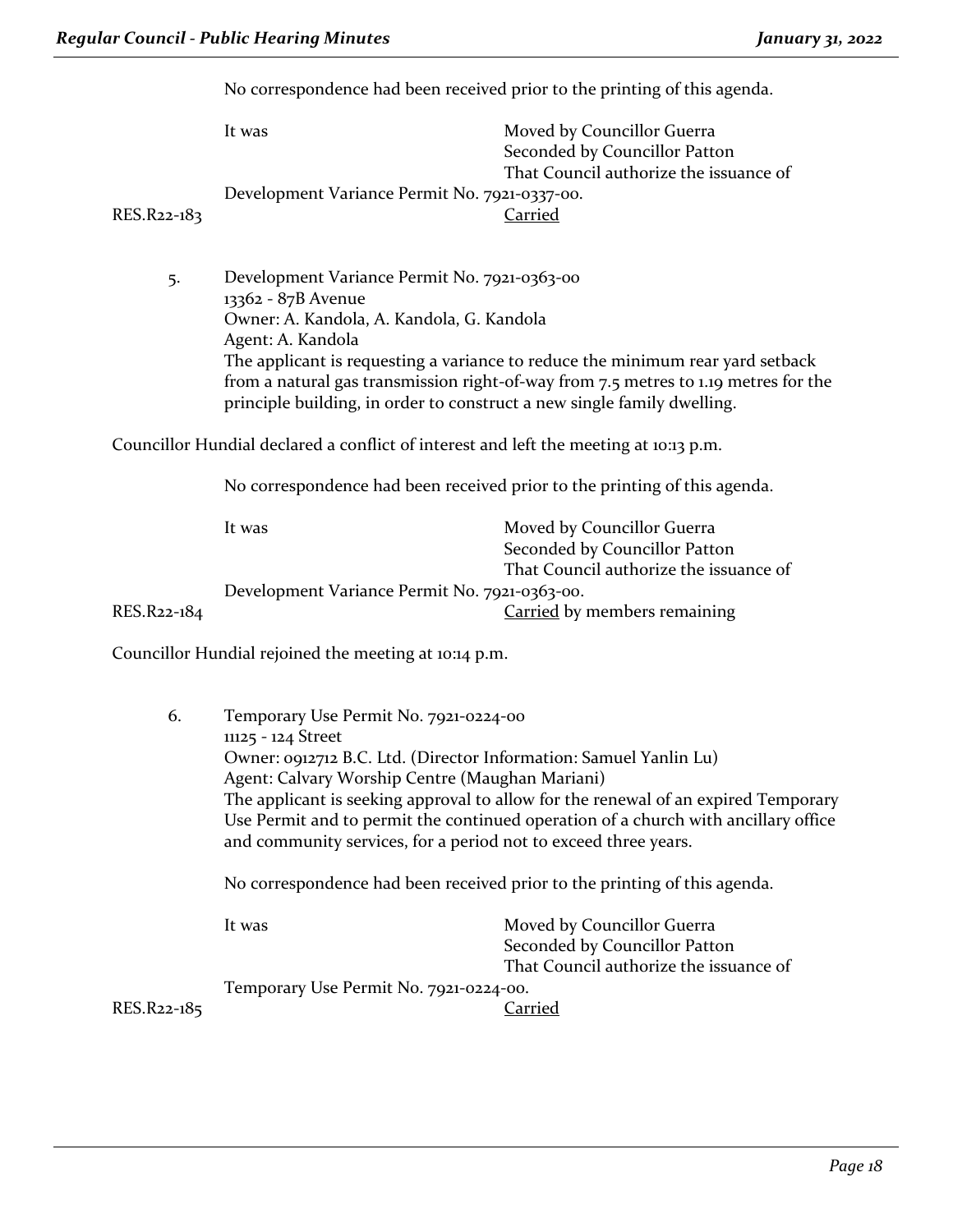#### **PERMITS - SUPPORT**

7. Development Variance Permit No. 7920-0171-00 7648 Harvie Road Owner: Green Oil Industrial Ltd. Agent: B. Vanumamalai The applicant is requesting a variance to increase the maximum setback from the front lot line from 50 metres to 82 metres and increase the maximum depth of the farm residential footprint from the front lot line from 60 metres to 92 metres, in order to construct a new single family dwelling. One piece of correspondence expressing opposition had been received prior to the printing of this agenda. It was Moved by Councillor Guerra Seconded by Councillor Patton That Council support Development Variance Permit No. 7920-0171-00, and consider issuance of the Permit upon final approval of the associated Development Permit. RES.R22-186 Carried 8. Development Variance Permit No. 7921-0279-00 18310 - 68 Avenue Owner: 1063550 B.C. Ltd. (Director Information: Diane Balsor, Brock Dorward) Agent: WSP Canada Inc (Scott Pelletier) The applicant is requesting a variance to reduce the minimum rear yard setback from 7.5 metres to 2 metres to the principle building face, in order to construct a single family dwelling. One piece of correspondence expressing opposition had been received prior to the printing of this agenda.

It was **Moved by Councillor Guerra** Seconded by Councillor Patton That Council support Development Variance Permit No. 7921-0279-00 and consider issuance of the Permit once all outstanding conditions have been met. RES.R22-187 Carried

9. Development Variance Permit No. 7919-0154-00 12711 Beckett Road Owner: M. Kompter Agent: Hub Engineering Inc. (Mike Kompter) The applicant is requesting a variance to reduce the minimum setback distance for a Class A Stream from 15 metres to 0 metres, as measured from top-of-bank, for east and west portions of the site, in order to construct a single family dwelling.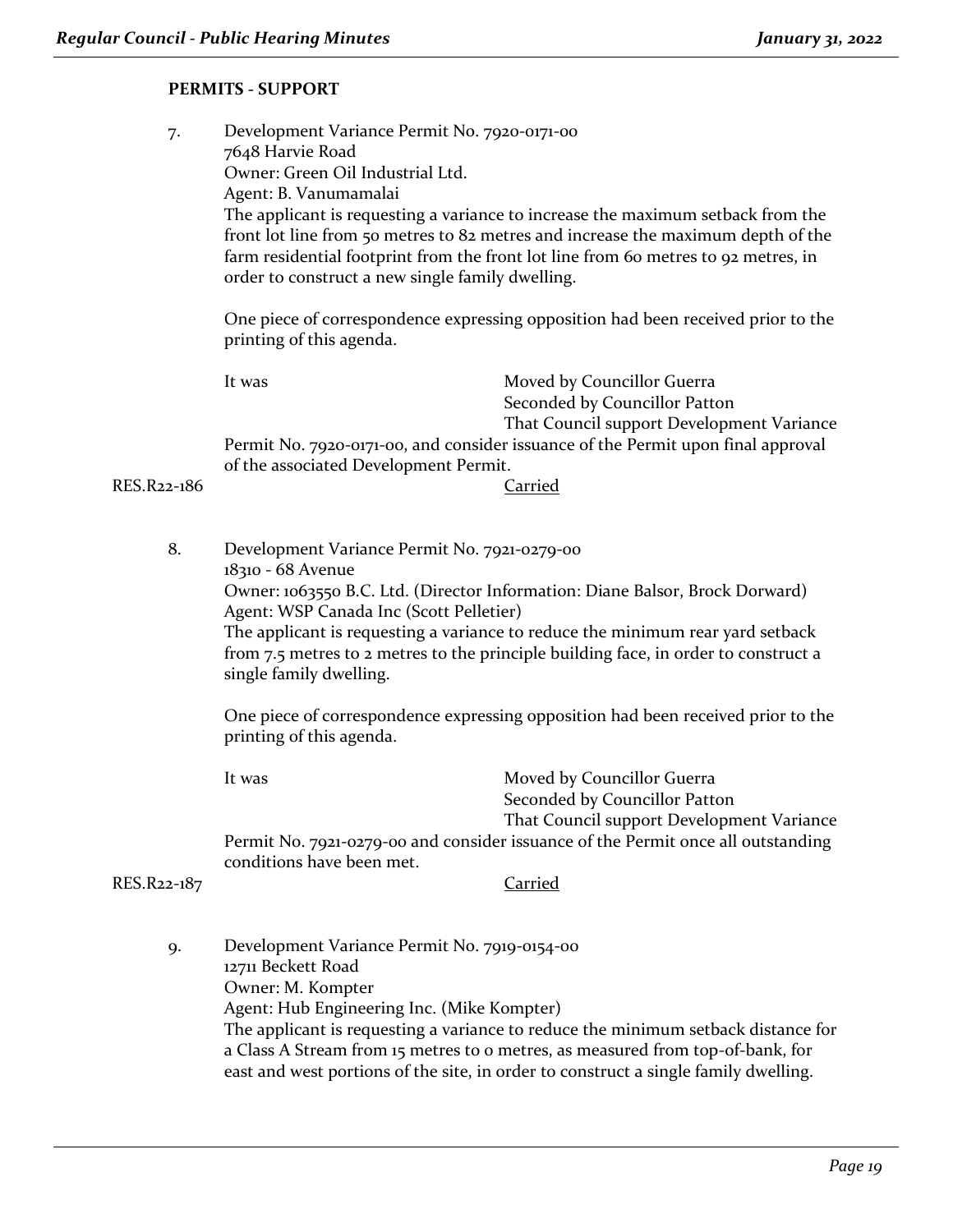|             | One piece of correspondence expressing concerns and one piece of<br>correspondence expressing opposition had been received prior to the printing of<br>this agenda.                                                                                                                          |                                                                                                                                                                     |  |
|-------------|----------------------------------------------------------------------------------------------------------------------------------------------------------------------------------------------------------------------------------------------------------------------------------------------|---------------------------------------------------------------------------------------------------------------------------------------------------------------------|--|
|             | It was                                                                                                                                                                                                                                                                                       | Moved by Councillor Guerra<br>Seconded by Councillor Patton<br>That Council support Development Variance                                                            |  |
|             | of the associated Development Permit.                                                                                                                                                                                                                                                        | Permit No. 7919-0154-00, and consider issuance of the Permit upon final approval                                                                                    |  |
| RES.R22-188 |                                                                                                                                                                                                                                                                                              | <b>Carried</b>                                                                                                                                                      |  |
| 10.         | Development Variance Permit No. 7921-0126-00<br>18630 and 18634 - 59 Avenue<br>Owner: M. Bolina, M. Bolina                                                                                                                                                                                   |                                                                                                                                                                     |  |
|             | Agent: CitiWest Consulting Ltd. (Roger Jawanda)<br>order to create two single family residential lots.                                                                                                                                                                                       | The applicant is requesting a variance to reduce the minimum lot width from<br>15 metres to 11.6 metres for proposed Lot 1 and to 8.2 metres for proposed Lot 2, in |  |
|             | printing of this agenda.                                                                                                                                                                                                                                                                     | One piece of correspondence expressing opposition had been received prior to the                                                                                    |  |
|             | It was                                                                                                                                                                                                                                                                                       | Moved by Councillor Guerra<br>Seconded by Councillor Patton<br>That Council support Development Variance                                                            |  |
|             | conditions have been met.                                                                                                                                                                                                                                                                    | Permit No. 7921-0126-00 and consider issuance of the Permit once all outstanding                                                                                    |  |
| RES.R22-189 |                                                                                                                                                                                                                                                                                              | <b>Carried</b>                                                                                                                                                      |  |
| 11.         | Development Variance Permit No. 7921-0139-00<br>5510 - 180 Street                                                                                                                                                                                                                            |                                                                                                                                                                     |  |
|             | Owner: Kwantlen Polytechnic University<br>Agent: IBI Group (Tony Gill)                                                                                                                                                                                                                       |                                                                                                                                                                     |  |
|             | The applicant is requesting a variance to reduce the minimum streamside setback<br>area for a Class AO Channelized Stream from 25 metres to 10 metres on the east<br>side of the stream, as measured from top-of-bank, in order to allow development<br>of a new hospital and cancer centre. |                                                                                                                                                                     |  |
|             | One piece of correspondence expressing opposition had been received prior to the<br>printing of this agenda.                                                                                                                                                                                 |                                                                                                                                                                     |  |
|             | It was                                                                                                                                                                                                                                                                                       | Moved by Councillor Guerra<br>Seconded by Councillor Patton                                                                                                         |  |
|             | That Council support Development Variance<br>Permit No. 7921-0139-00 and consider issuance of the Permit upon final adoption<br>of the associated rezoning bylaw.                                                                                                                            |                                                                                                                                                                     |  |
| RES.R22-190 |                                                                                                                                                                                                                                                                                              | <b>Carried</b>                                                                                                                                                      |  |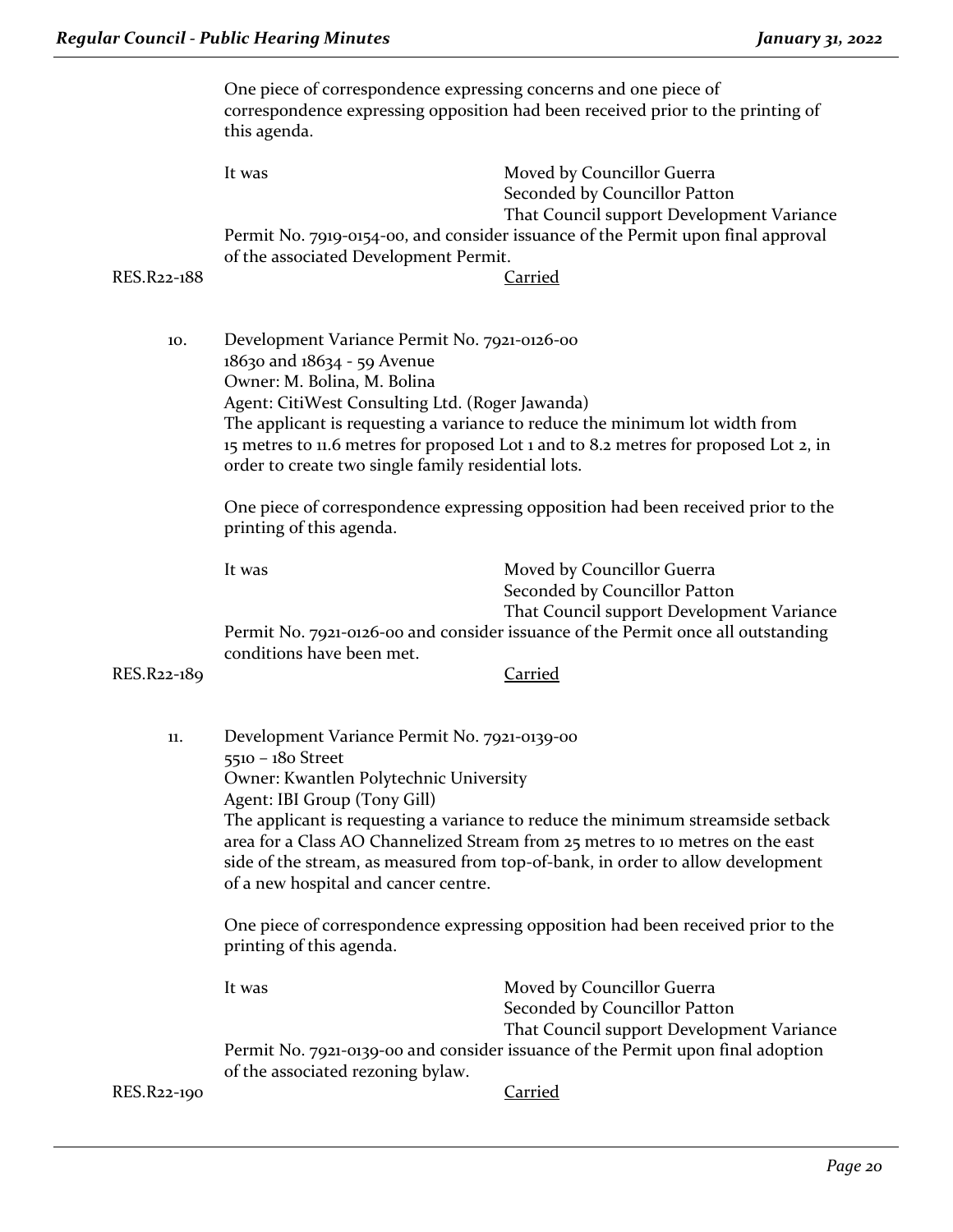#### **FINAL ADOPTIONS**

12. "Surrey Close and Remove the Dedication of Highway of Portion of Road Adjacent to 17146 and 17141 - 0A Avenue, Bylaw, 2022, No. 20476" 3900-20-20476 – Council Initiative A bylaw to remove the dedication of a 438.0 square metre portion of unopened road allowance to facilitate consolidation with the adjacent lands under Development Application No. 7919-0255-00. In accordance with the Community Charter, SBC 2003, c.26, as amended, approval of the disposition of the road will be considered by City Council at a later date.

Council direction received November 8, 2021 Corporate Report Item No. 2021-R210

The Mayor called for any persons wishing to make representations on "Surrey Close and Remove the Dedication of Highway of Portion of Road Adjacent to 17146 and 17141 - 0A Avenue, Bylaw, 2022, No. 20476".

There were no persons present to speak to the proposed By-law.

It was Moved by Councillor Guerra Seconded by Councillor Patton That "Surrey Close and Remove the Dedication of Highway of Portion of Road Adjacent to 17146 and 17141 - 0A Avenue, Bylaw, 2022, No. 20476" be finally adopted. RES.R22-191 Carried

#### **INTRODUCTIONS**

13. "Freedom of Information Bylaw, 1999, No. 13662, Amendment Bylaw, 2022, No. 20559" 3900-20-20559 – Regulatory Text Amendment A bylaw to incorporate minor text and formatting amendments, and to permit an application fee to align with recent changes to section 75 of the Freedom of Information and Protection of Privacy Act. Council direction received January 17, 2022 Corporate Report Item No. 2022-R010 It was **Moved by Councillor Guerra** Seconded by Councillor Patton That "Freedom of Information Bylaw, 1999, No. 13662, Amendment Bylaw, 2022, No. 20559" pass its first reading. RES.R22-192 Carried With Councillors Annis, Hundial and Locke opposed.

The said Bylaw was then read for the second time.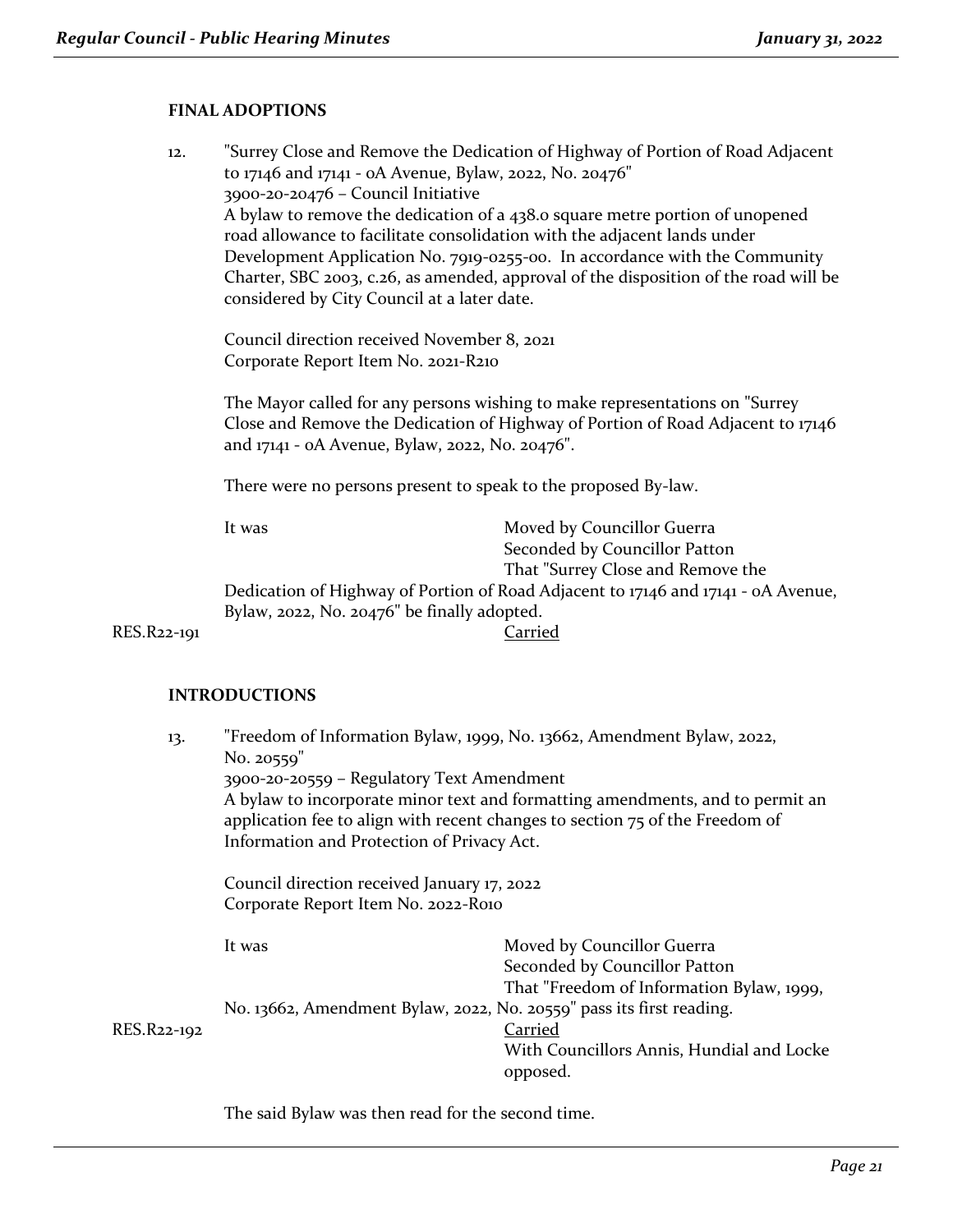|                                                   | It was                                                                                                                                                                                                                                                                                                                                                                                                                                                                                 | Moved by Councillor Guerra<br>Seconded by Councillor Patton<br>That "Freedom of Information Bylaw, 1999, |
|---------------------------------------------------|----------------------------------------------------------------------------------------------------------------------------------------------------------------------------------------------------------------------------------------------------------------------------------------------------------------------------------------------------------------------------------------------------------------------------------------------------------------------------------------|----------------------------------------------------------------------------------------------------------|
| RES.R22-193                                       | No. 13662, Amendment Bylaw, 2022, No. 20559" pass its second reading.                                                                                                                                                                                                                                                                                                                                                                                                                  | <b>Carried</b>                                                                                           |
|                                                   |                                                                                                                                                                                                                                                                                                                                                                                                                                                                                        | With Councillors Annis, Hundial and Locke<br>opposed.                                                    |
|                                                   | The said Bylaw was then read for the third time.                                                                                                                                                                                                                                                                                                                                                                                                                                       |                                                                                                          |
|                                                   | It was                                                                                                                                                                                                                                                                                                                                                                                                                                                                                 | Moved by Councillor Guerra<br>Seconded by Councillor Patton<br>That "Freedom of Information Bylaw, 1999, |
| RES.R22-194                                       | No. 13662, Amendment Bylaw, 2022, No. 20559" pass its third reading.                                                                                                                                                                                                                                                                                                                                                                                                                   | Carried                                                                                                  |
|                                                   |                                                                                                                                                                                                                                                                                                                                                                                                                                                                                        | With Councillors Annis, Hundial and Locke<br>opposed.                                                    |
| 14.                                               | "Surrey Development Cost Charge Bylaw, 2022, No. 20560"<br>3900-20-20560 - New Regulatory Bylaw<br>A new regulatory bylaw to impose development cost charges to assist the City in<br>paying the capital cost of providing sewage, water, drainage and highway facilities<br>as well as park land acquisition and improvements, for new subdivisions and the<br>construction or alteration of buildings. This bylaw will also repeal Bylaw No. 20291<br>after a one-year grace period. |                                                                                                          |
|                                                   | Earlier in the meeting, Council approved the recommendations of Corporate<br>Report Item No. Ro23. Bylaw No. 20560 is therefore in order for consideration.                                                                                                                                                                                                                                                                                                                            |                                                                                                          |
|                                                   | It was                                                                                                                                                                                                                                                                                                                                                                                                                                                                                 | Moved by Councillor Guerra<br>Seconded by Councillor Patton                                              |
| RES.R22-195                                       | Bylaw, 2022, No. 20560" pass its first reading.                                                                                                                                                                                                                                                                                                                                                                                                                                        | That "Surrey Development Cost Charge<br><b>Carried</b>                                                   |
| The said Bylaw was then read for the second time. |                                                                                                                                                                                                                                                                                                                                                                                                                                                                                        |                                                                                                          |
|                                                   | It was                                                                                                                                                                                                                                                                                                                                                                                                                                                                                 | Moved by Councillor Guerra<br>Seconded by Councillor Patton<br>That "Surrey Development Cost Charge      |
| RES.R22-196                                       | Bylaw, 2022, No. 20560" pass its second reading.                                                                                                                                                                                                                                                                                                                                                                                                                                       | <b>Carried</b>                                                                                           |
|                                                   | The said Bylaw was then read for the third time.                                                                                                                                                                                                                                                                                                                                                                                                                                       |                                                                                                          |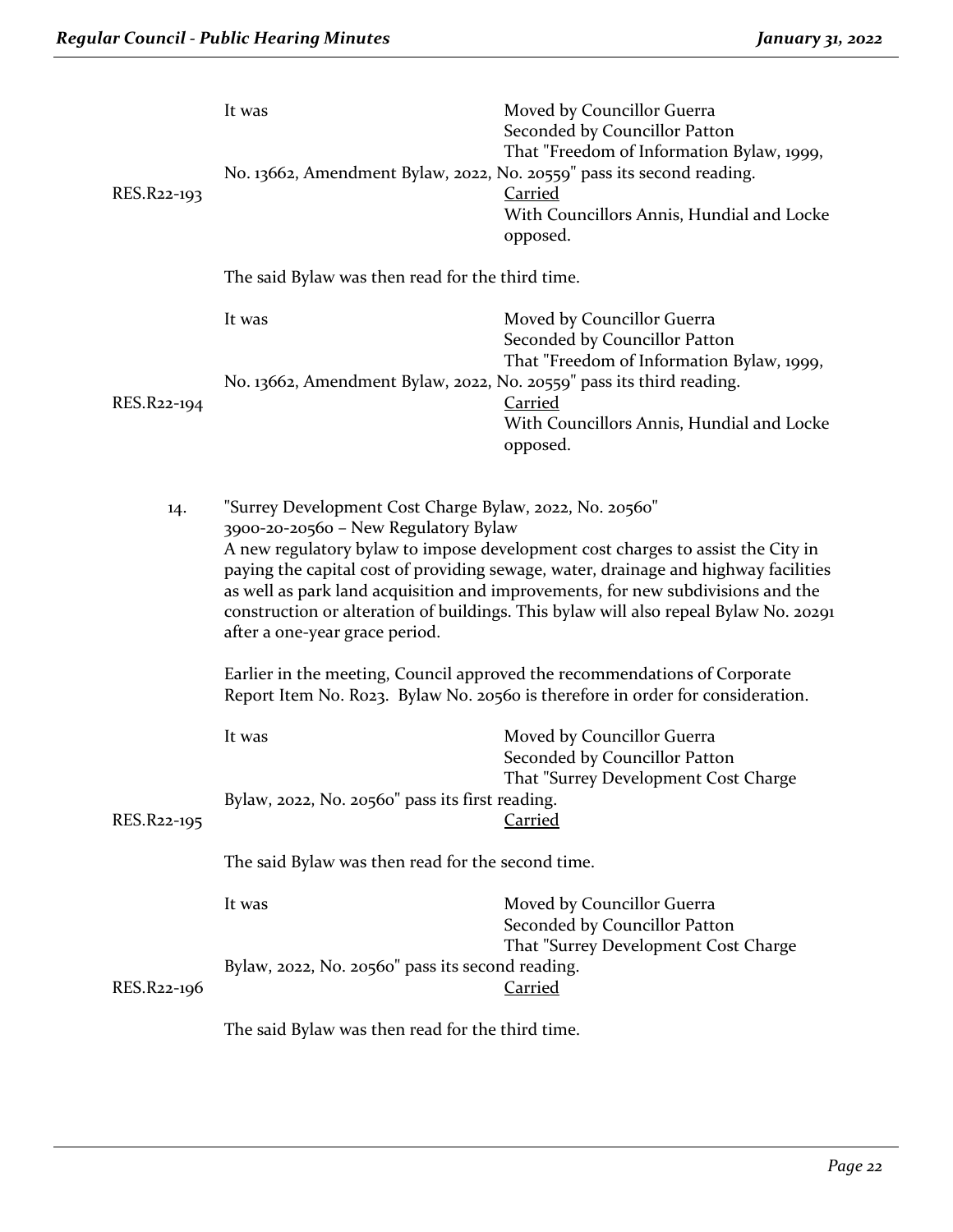|             | It was<br>Bylaw, 2022, No. 20560" pass its third reading.                                                                                                                                                                                                                                                                                                                                                                                                                                                                                                           | Moved by Councillor Guerra<br>Seconded by Councillor Patton<br>That "Surrey Development Cost Charge                                                                                                                                            |
|-------------|---------------------------------------------------------------------------------------------------------------------------------------------------------------------------------------------------------------------------------------------------------------------------------------------------------------------------------------------------------------------------------------------------------------------------------------------------------------------------------------------------------------------------------------------------------------------|------------------------------------------------------------------------------------------------------------------------------------------------------------------------------------------------------------------------------------------------|
| RES.R22-197 |                                                                                                                                                                                                                                                                                                                                                                                                                                                                                                                                                                     | Carried                                                                                                                                                                                                                                        |
| 15.         | No. 20567"<br>3900-20-20567 - Regulatory Text Amendment<br>effective January 31, 2022.<br>This item was out of order.                                                                                                                                                                                                                                                                                                                                                                                                                                               | "Council Code of Conduct Bylaw, 2020, No. 20020, Amendment Bylaw, 2022,<br>A bylaw to suspend the processing and investigation of complaints by the Surrey<br>Ethics Commissioner in the period leading up to the 2022 Local General Election, |
| 16.         | "Surrey Municipal Ticket Information Utilization Bylaw, 1994, No. 12508,<br>Amendment Bylaw, 2022, No. 20561"<br>3900-20-20561 - Regulatory Text Amendment<br>A Bylaw to amend Schedule 5 to align with changes to the Building Bylaw and to<br>permit the issuance of penalties to the maximum allowed under the Community<br>Charter for contraventions of Surrey Building Bylaw, 2012, No. 17850.<br>Earlier in the meeting, Council approved the recommendations of Corporate<br>Report Item No. Ro22. Bylaw No. 20561 is therefore in order for consideration. |                                                                                                                                                                                                                                                |
| RES.R22-198 | It was<br>first reading.                                                                                                                                                                                                                                                                                                                                                                                                                                                                                                                                            | Moved by Councillor Guerra<br>Seconded by Councillor Patton<br>That "Surrey Municipal Ticket Information<br>Utilization Bylaw, 1994, No. 12508, Amendment Bylaw, 2022, No. 20561" pass its<br><b>Carried</b>                                   |
|             | The said Bylaw was then read for the second time.                                                                                                                                                                                                                                                                                                                                                                                                                                                                                                                   |                                                                                                                                                                                                                                                |
|             | It was<br>second reading.                                                                                                                                                                                                                                                                                                                                                                                                                                                                                                                                           | Moved by Councillor Guerra<br>Seconded by Councillor Patton<br>That "Surrey Municipal Ticket Information<br>Utilization Bylaw, 1994, No. 12508, Amendment Bylaw, 2022, No. 20561" pass its                                                     |
| RES.R22-199 |                                                                                                                                                                                                                                                                                                                                                                                                                                                                                                                                                                     | <b>Carried</b>                                                                                                                                                                                                                                 |

The said Bylaw was then read for the third time.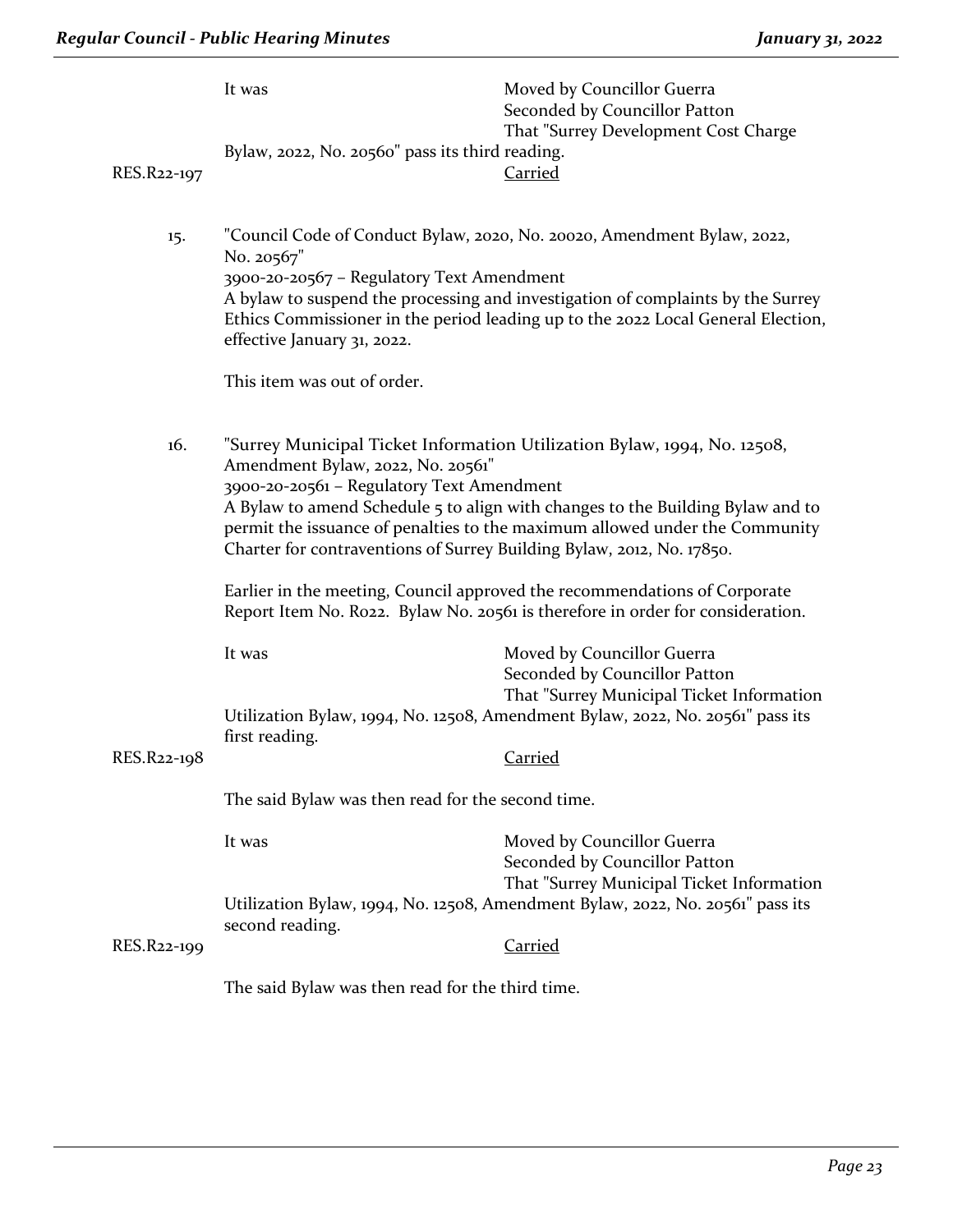|             | It was                                                                                                                                                                                                                                                                                                                                                                                                       | Moved by Councillor Guerra<br>Seconded by Councillor Patton<br>That "Surrey Municipal Ticket Information     |
|-------------|--------------------------------------------------------------------------------------------------------------------------------------------------------------------------------------------------------------------------------------------------------------------------------------------------------------------------------------------------------------------------------------------------------------|--------------------------------------------------------------------------------------------------------------|
|             | Utilization Bylaw, 1994, No. 12508, Amendment Bylaw, 2022, No. 20561" pass its<br>third reading.                                                                                                                                                                                                                                                                                                             |                                                                                                              |
| RES.R22-200 |                                                                                                                                                                                                                                                                                                                                                                                                              | <b>Carried</b>                                                                                               |
| 17.         | "Surrey Building Bylaw, 2012, No. 17850, Amendment Bylaw, 2022, No. 20562"<br>3900-20-20562 - Regulatory Text Amendment<br>A bylaw to amend Part 14, Part 19 and Schedule "A" to allow additional tools in<br>relation to enforcement actions and the issuance of notices and fines for<br>contravening, removing, covering, or tampering with stop work order notices that<br>have been issued by the City. |                                                                                                              |
|             | Earlier in the meeting, Council approved the recommendations of Corporate<br>Report Item No. Ro22. Bylaw No. 20562 is therefore in order for consideration.                                                                                                                                                                                                                                                  |                                                                                                              |
|             | It was                                                                                                                                                                                                                                                                                                                                                                                                       | Moved by Councillor Guerra<br>Seconded by Councillor Patton<br>That "Surrey Building Bylaw, 2012, No. 17850, |
| RES.R22-201 | Amendment Bylaw, 2022, No. 20562" pass its first reading.<br><b>Carried</b><br>The said Bylaw was then read for the second time.                                                                                                                                                                                                                                                                             |                                                                                                              |
|             |                                                                                                                                                                                                                                                                                                                                                                                                              |                                                                                                              |
|             | It was<br>Amendment Bylaw, 2022, No. 20562" pass its second reading.                                                                                                                                                                                                                                                                                                                                         | Moved by Councillor Guerra<br>Seconded by Councillor Patton<br>That "Surrey Building Bylaw, 2012, No. 17850, |
| RES.R22-202 |                                                                                                                                                                                                                                                                                                                                                                                                              | <b>Carried</b>                                                                                               |
|             | The said Bylaw was then read for the third time.                                                                                                                                                                                                                                                                                                                                                             |                                                                                                              |
|             | It was                                                                                                                                                                                                                                                                                                                                                                                                       | Moved by Councillor Guerra<br>Seconded by Councillor Patton<br>That "Surrey Building Bylaw, 2012, No. 17850, |
| RES.R22-203 | Amendment Bylaw, 2022, No. 20562" pass its third reading.                                                                                                                                                                                                                                                                                                                                                    | Carried                                                                                                      |
| 18.         | "Surrey Bylaw Notice Enforcement Bylaw, 2016, No. 18691, Amendment Bylaw,<br>2022, No. 20563"<br>3900-20-20563 - Regulatory Text Amendment<br>A bylaw to amend Part 3 of Schedule A - Contraventions and Penalties to align<br>with recent amendments to Surrey Building Bylaw, 2012, No. 17850 and to<br>encourage the prompt payment of notices                                                            |                                                                                                              |
|             | Earlier in the meeting, Council approved the recommendations of Corporate                                                                                                                                                                                                                                                                                                                                    |                                                                                                              |

Report Item No. R022. Bylaw No. 20563 is therefore in order for consideration.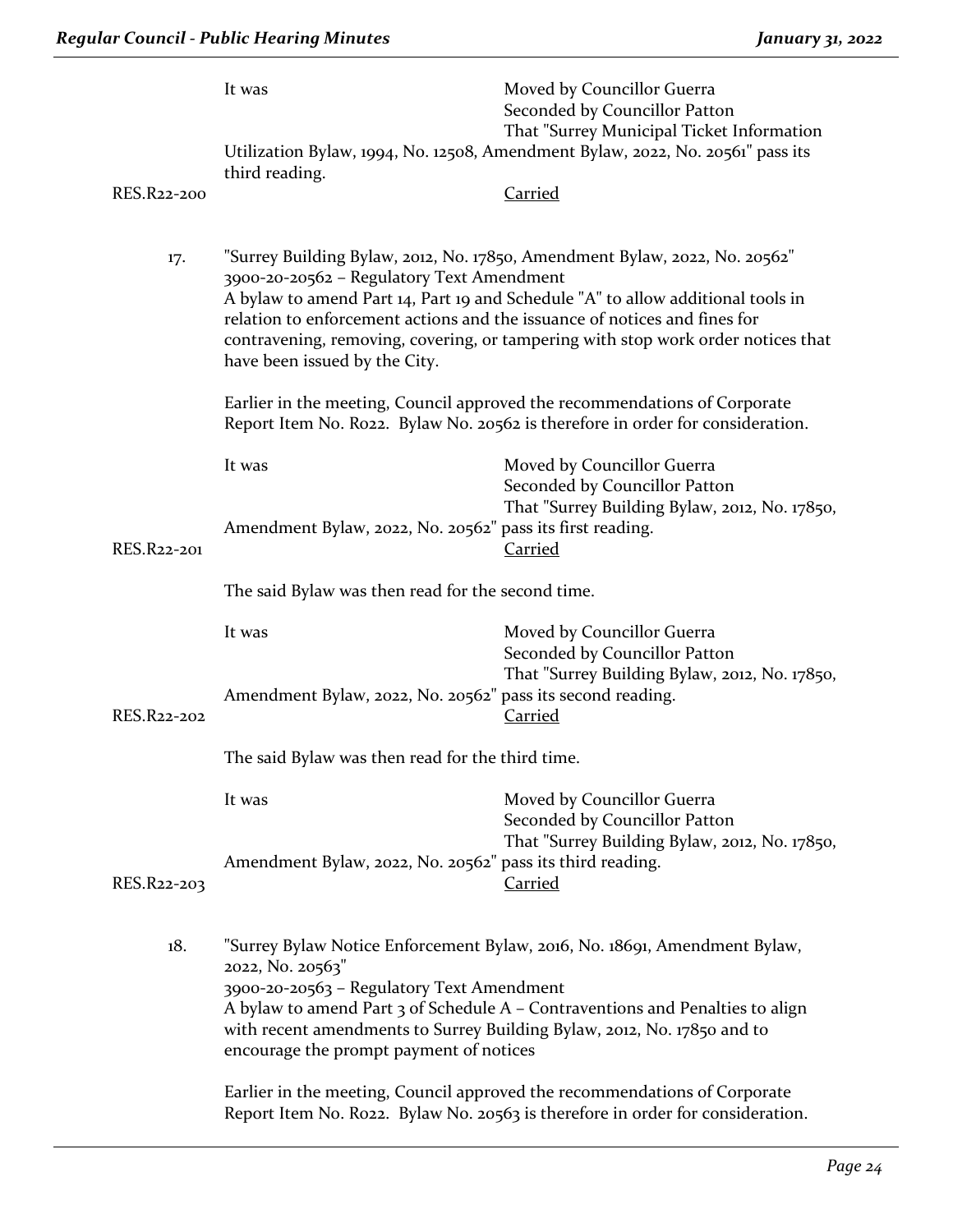|             | It was                                                                                                                                                                                                                                                                                                                                                             | Moved by Councillor Guerra<br>Seconded by Councillor Patton                                                                                  |
|-------------|--------------------------------------------------------------------------------------------------------------------------------------------------------------------------------------------------------------------------------------------------------------------------------------------------------------------------------------------------------------------|----------------------------------------------------------------------------------------------------------------------------------------------|
| RES.R22-204 |                                                                                                                                                                                                                                                                                                                                                                    | That "Surrey Bylaw Notice Enforcement<br>Bylaw, 2016, No. 18691, Amendment Bylaw, 2022, No. 20563" pass its first reading.<br><b>Carried</b> |
|             | The said Bylaw was then read for the second time.                                                                                                                                                                                                                                                                                                                  |                                                                                                                                              |
|             | It was                                                                                                                                                                                                                                                                                                                                                             | Moved by Councillor Guerra<br>Seconded by Councillor Patton                                                                                  |
|             | That "Surrey Bylaw Notice Enforcement<br>Bylaw, 2016, No. 18691, Amendment Bylaw, 2022, No. 20563" pass its second<br>reading.                                                                                                                                                                                                                                     |                                                                                                                                              |
| RES.R22-205 |                                                                                                                                                                                                                                                                                                                                                                    | <b>Carried</b>                                                                                                                               |
|             | The said Bylaw was then read for the third time.                                                                                                                                                                                                                                                                                                                   |                                                                                                                                              |
|             | It was                                                                                                                                                                                                                                                                                                                                                             | Moved by Councillor Guerra<br>Seconded by Councillor Patton<br>That "Surrey Bylaw Notice Enforcement                                         |
| RES.R22-206 |                                                                                                                                                                                                                                                                                                                                                                    | Bylaw, 2016, No. 18691, Amendment Bylaw, 2022, No. 20563" pass its third reading.<br><b>Carried</b>                                          |
| 19.         | "Surrey Subdivision and Development Bylaw, 1986, No. 8830, Text Amendment<br>Bylaw, 2022, No. 20553"<br>3900-20-20553 - Regulatory Text Amendment<br>A bylaw to amend the Surrey road classification, and major road allowance maps<br>to align transportation principles found in the Surrey Transportation Plan with the<br>proposed Semiahmoo Town Centre Plan. |                                                                                                                                              |
|             | Councillor Patton declared a conflict of interest and left the meeting at 10:19 p.m.                                                                                                                                                                                                                                                                               |                                                                                                                                              |
|             | Earlier in the meeting, Council approved the recommendations of Corporate<br>Report Item No. Ro25. Bylaw No. 20553 is therefore in order for consideration.                                                                                                                                                                                                        |                                                                                                                                              |
|             | It was                                                                                                                                                                                                                                                                                                                                                             | Moved by Councillor Guerra<br>Seconded by Councillor Elford                                                                                  |
|             | That "Surrey Subdivision and Development<br>Bylaw, 1986, No. 8830, Text Amendment Bylaw, 2022, No. 20553" pass its first                                                                                                                                                                                                                                           |                                                                                                                                              |
| RES.R22-207 | reading.                                                                                                                                                                                                                                                                                                                                                           | <b>Carried</b> by members remaining<br>With Councillors Annis, Hundial and Locke<br>opposed.                                                 |
|             | The said Bylaw was then read for the second time.                                                                                                                                                                                                                                                                                                                  |                                                                                                                                              |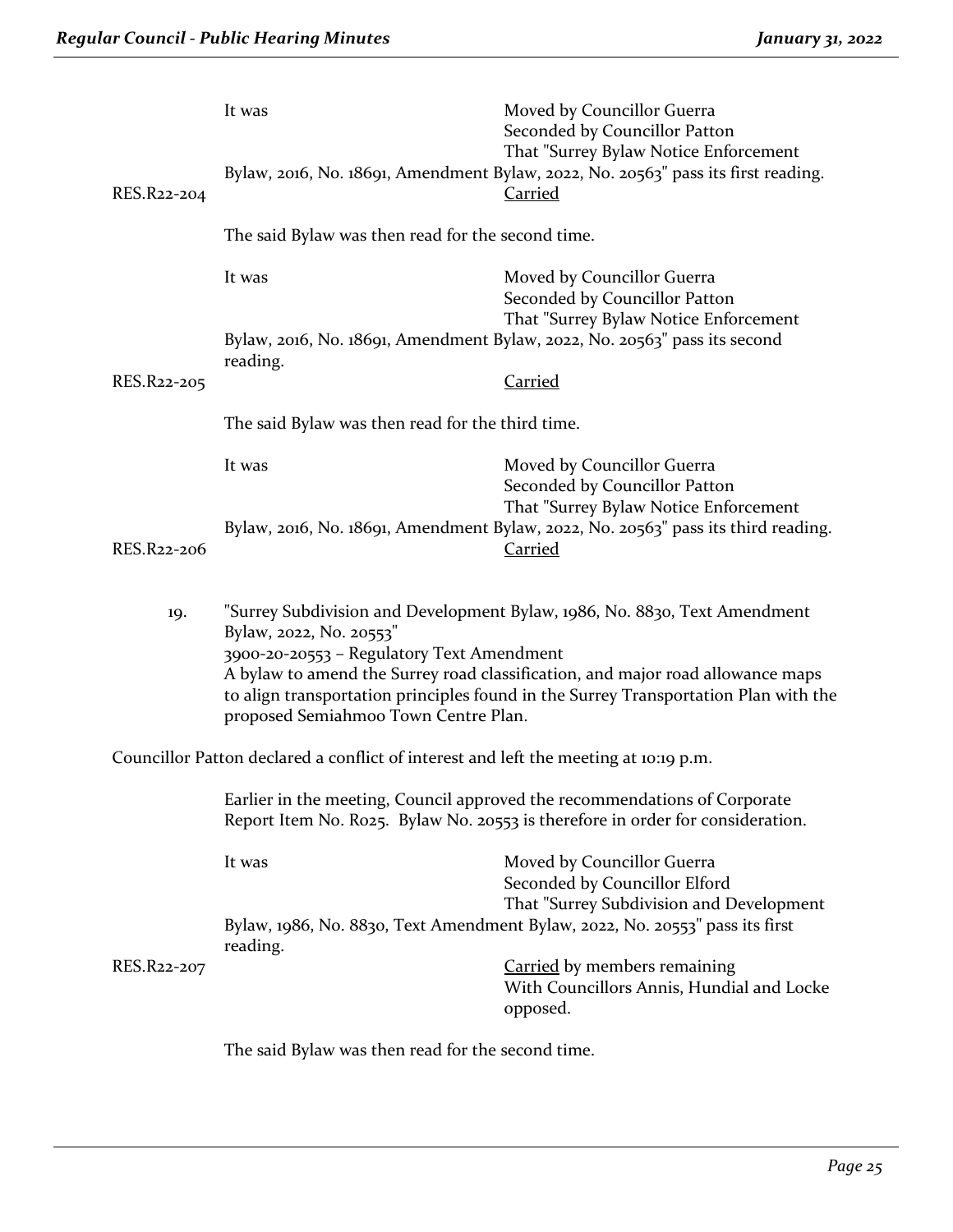| RES.R22-208 | It was<br>reading.                                                                                                                                                                                                                                                                                                                                                                                                                    | Moved by Councillor Guerra<br>Seconded by Councillor Elford<br>That "Surrey Subdivision and Development<br>Bylaw, 1986, No. 8830, Text Amendment Bylaw, 2022, No. 20553" pass its second<br><b>Carried</b> by members remaining<br>With Councillors Annis, Hundial and Locke<br>opposed. |
|-------------|---------------------------------------------------------------------------------------------------------------------------------------------------------------------------------------------------------------------------------------------------------------------------------------------------------------------------------------------------------------------------------------------------------------------------------------|------------------------------------------------------------------------------------------------------------------------------------------------------------------------------------------------------------------------------------------------------------------------------------------|
|             | The said Bylaw was then read for the third time.                                                                                                                                                                                                                                                                                                                                                                                      |                                                                                                                                                                                                                                                                                          |
|             | It was                                                                                                                                                                                                                                                                                                                                                                                                                                | Moved by Councillor Guerra<br>Seconded by Councillor Elford<br>That "Surrey Subdivision and Development                                                                                                                                                                                  |
|             | Bylaw, 1986, No. 8830, Text Amendment Bylaw, 2022, No. 20553" pass its third<br>reading.                                                                                                                                                                                                                                                                                                                                              |                                                                                                                                                                                                                                                                                          |
| RES.R22-209 |                                                                                                                                                                                                                                                                                                                                                                                                                                       | <b>Carried</b> by members remaining<br>With Councillors Annis, Hundial and Locke<br>opposed.                                                                                                                                                                                             |
| 20.         | "Surrey Official Community Plan Bylaw, 2013, No. 18020, Text Amendment Bylaw,<br>2022, No. 20554"<br>3900-20-20554 - Regulatory Text Amendment<br>A bylaw to redesignate properties in the Semiahmoo Town Centre Plan to define<br>future land uses that the City will consider over time to guide future growth. In<br>addition, Figures $4$ , 15, 42 and 63 are updated to identify the boundaries of the<br>Semiahmoo Town Centre. |                                                                                                                                                                                                                                                                                          |
|             | Earlier in the meeting, Council approved the recommendations of Corporate<br>Report Item No. Ro25. Bylaw No. 20554 is therefore in order for consideration.                                                                                                                                                                                                                                                                           |                                                                                                                                                                                                                                                                                          |
| RES.R22-210 | It was                                                                                                                                                                                                                                                                                                                                                                                                                                | Moved by Councillor Guerra<br>Seconded by Councillor Elford<br>That "Surrey Official Community Plan Bylaw,<br>2013, No. 18020, Text Amendment Bylaw, 2022, No. 20554" pass its first reading.<br>Defeated by members remaining<br>With Councillors Annis, Hundial and Locke<br>opposed.  |

"Surrey Official Community Plan Bylaw, 2013, No. 18020, Text Amendment Bylaw, 2022, No. 20554" was defeated as it did not receive the required affirmative vote of five members of all Council members.

> The said Bylaw was then read for the second time although it was later determined that second reading of the bylaw was out of order.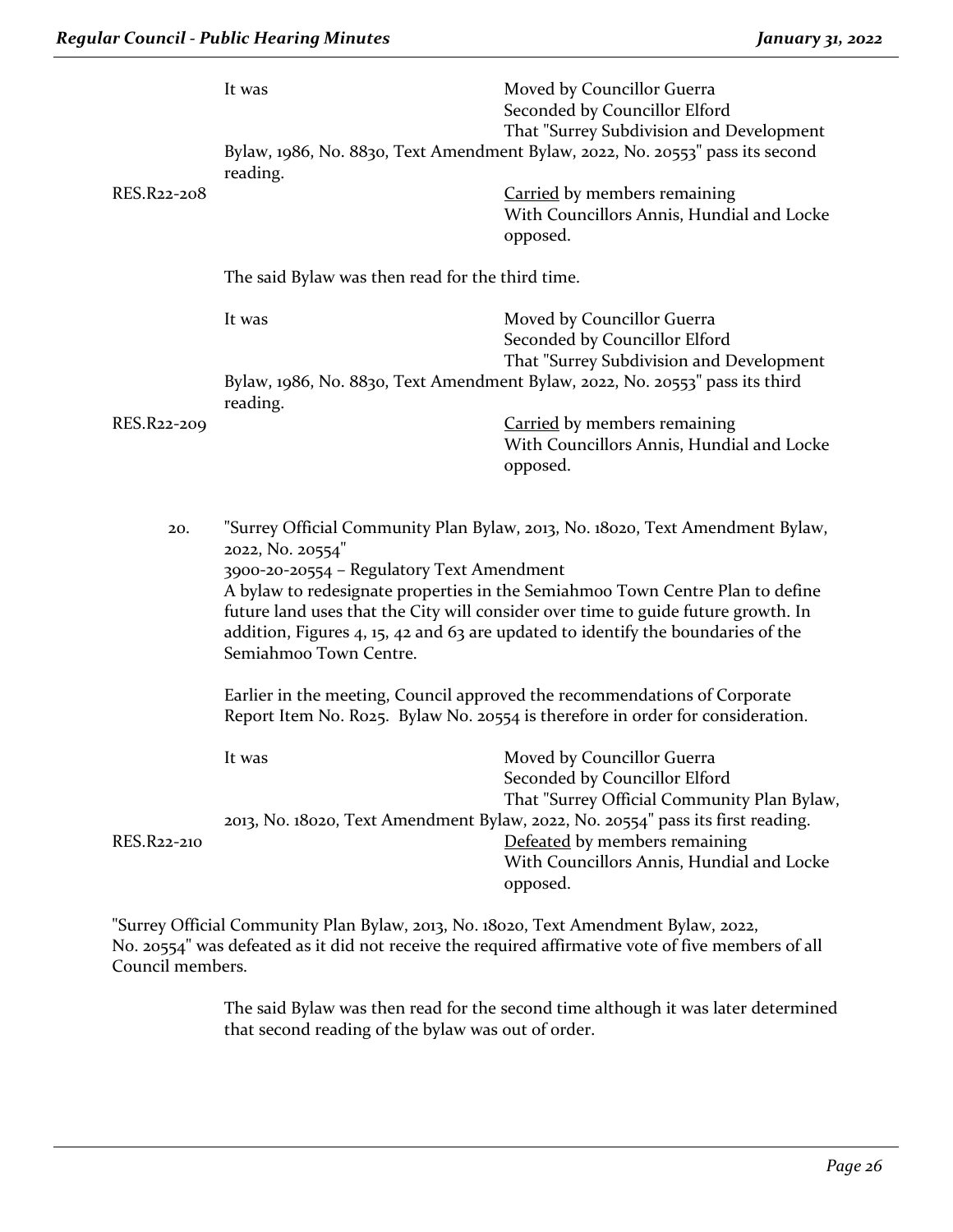|             | It was                                                                                                                                                                                                                                                                                                                                                                                                                | Moved by Councillor Guerra<br>Seconded by Councillor Elford<br>That "Surrey Official Community Plan Bylaw,                                                                 |  |
|-------------|-----------------------------------------------------------------------------------------------------------------------------------------------------------------------------------------------------------------------------------------------------------------------------------------------------------------------------------------------------------------------------------------------------------------------|----------------------------------------------------------------------------------------------------------------------------------------------------------------------------|--|
| RES.R22-211 |                                                                                                                                                                                                                                                                                                                                                                                                                       | 2013, No. 18020, Text Amendment Bylaw, 2022, No. 20554" pass its second reading.<br>Defeated by members remaining<br>With Councillors Annis, Hundial and Locke<br>opposed. |  |
|             | It was then                                                                                                                                                                                                                                                                                                                                                                                                           | Moved by Councillor Guerra<br>Seconded by Councillor Elford<br>That the Public Hearing on "Surrey Official                                                                 |  |
| RES.R22-212 | be held at City Hall on Monday, February 14, 2022, at 7:00 p.m.                                                                                                                                                                                                                                                                                                                                                       | Community Plan Bylaw, 2013, No. 18020, Text Amendment Bylaw, 2022, No. 20554"<br>Carried by members remaining<br>With Councillors Annis, Hundial and Locke<br>opposed.     |  |
| 21.         | "Surrey Zoning Bylaw, 1993, No. 12000, Text Amendment Bylaw, 2022, No. 20555"<br>3900-20-20555 - Regulatory Text Amendment<br>A bylaw to amend Schedule D to update the Semiahmoo Town Centre area map,<br>and to insert a new plan area in Schedule G of the Zoning Bylaw to reflect the<br>community amenity contributions payable in the Semiahmoo Town Centre Plan<br>area, based upon the density bonus concept. |                                                                                                                                                                            |  |
|             | Earlier in the meeting, Council approved the recommendations of Corporate<br>Report Item No. Ro25. Bylaw No. 20555 is therefore in order for consideration.                                                                                                                                                                                                                                                           |                                                                                                                                                                            |  |
|             | It was                                                                                                                                                                                                                                                                                                                                                                                                                | Moved by Councillor Guerra<br>Seconded by Councillor Elford<br>That "Surrey Zoning Bylaw, 1993, No. 12000,                                                                 |  |
| RES.R22-213 | Text Amendment Bylaw, 2022, No. 20555" pass its first reading.                                                                                                                                                                                                                                                                                                                                                        | <b>Carried</b> by members remaining<br>With Councillors Annis, Hundial and Locke<br>opposed.                                                                               |  |
|             | The said Bylaw was then read for the second time.                                                                                                                                                                                                                                                                                                                                                                     |                                                                                                                                                                            |  |
|             | It was                                                                                                                                                                                                                                                                                                                                                                                                                | Moved by Councillor Guerra<br>Seconded by Councillor Elford<br>That "Surrey Zoning Bylaw, 1993, No. 12000,                                                                 |  |
| RES.R22-214 | Text Amendment Bylaw, 2022, No. 20555" pass its second reading.                                                                                                                                                                                                                                                                                                                                                       | Carried by members remaining<br>With Councillors Annis, Hundial and Locke<br>opposed.                                                                                      |  |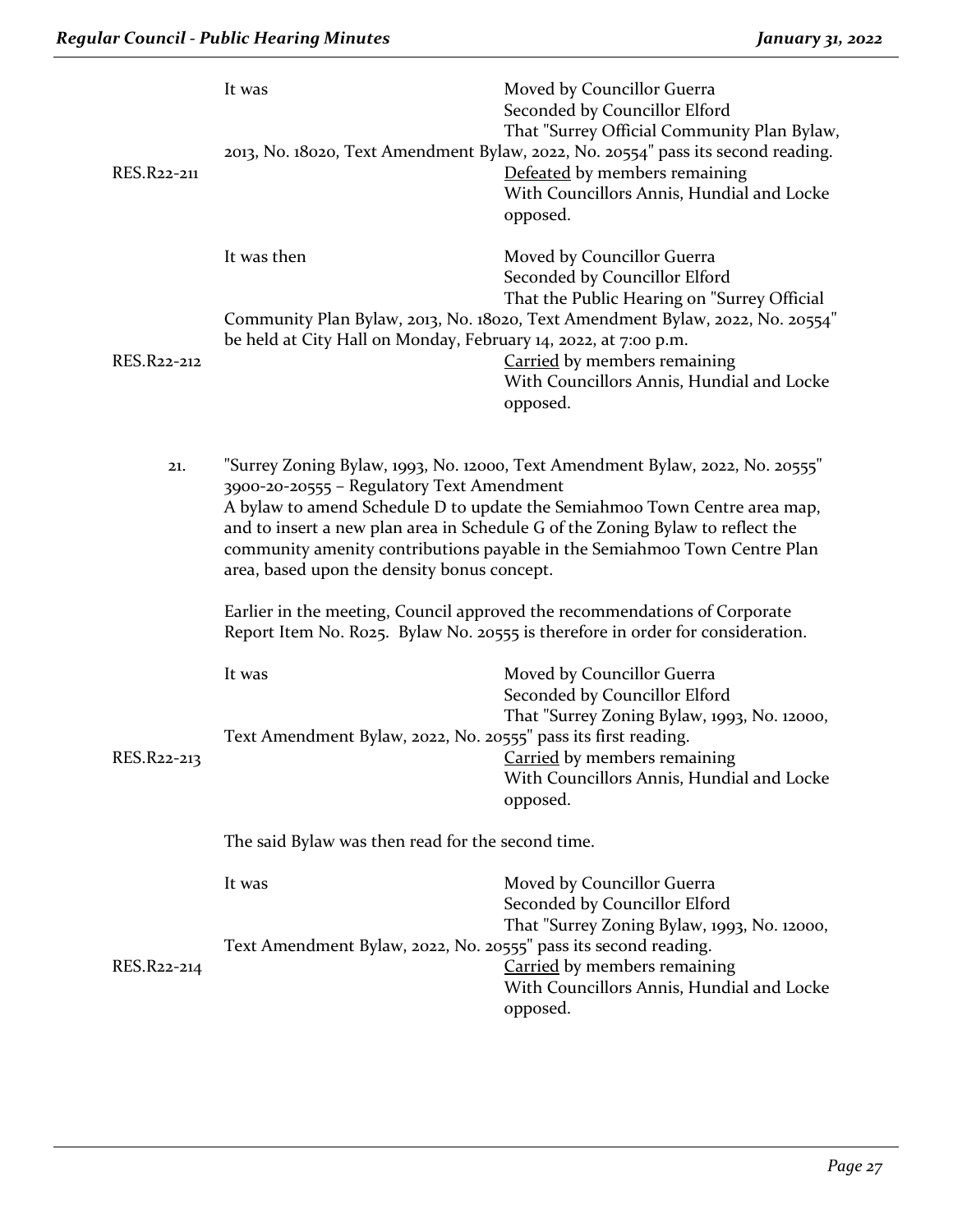|             | It was then                                     | Moved by Councillor Guerra                                                     |
|-------------|-------------------------------------------------|--------------------------------------------------------------------------------|
|             |                                                 | Seconded by Councillor Elford                                                  |
|             |                                                 | That the Public Hearing on "Surrey Zoning                                      |
|             |                                                 | Bylaw, 1993, No. 12000, Text Amendment Bylaw, 2022, No. 20555" be held at City |
|             | Hall on Monday, February 14, 2022, at 7:00 p.m. |                                                                                |
| RES.R22-215 |                                                 | Carried by members remaining                                                   |
|             |                                                 | With Councillors Annis, Hundial and Locke                                      |
|             |                                                 | opposed.                                                                       |
|             |                                                 |                                                                                |

Councillor Patton rejoined the meeting at 10:21 p.m.

#### **I. CLERK'S REPORT**

#### **1. Delegation Requests**

(a) Stephanie Beck, Executive Director, and Janice Stasiuk, Board Chair Peace Arch Hospital Foundation File: 0550-20-10

It was **Moved by Councillor Guerra** Seconded by Councillor Patton That Stephanie Beck, Executive Director, and Janice Stasiuk, Board Chair, Peace Arch Hospital Foundation be heard as a delegation at Council-in-Committee. RES.R22-216 Carried

#### **2. Bylaw Officer Appointments**

(a) Animal Control Officer Appointment File: 2770-01

It was Moved by Councillor Guerra Seconded by Councillor Patton That pursuant to *Section 146 of the Community Charter, S.B.C. 2003, c.26* and amendments thereto and the *Appointment of By-law Enforcement Officers By-law 1994, No. 12167,* as amended, Michael Morin, Taranjit Bains, Meagan Kaisers and Kaycee Savage are hereby appointed under *Section 146 of the Community Charter, S.B.C. 2003, c.26* and amendments thereto and the *Appointment of By-law Enforcement Officers By-law 1994, No. 12167,* as an Animal Control Officer for the City of Surrey until the termination of the person's employment by the City of Surrey as an Animal Control Officer . RES.R22-217 Carried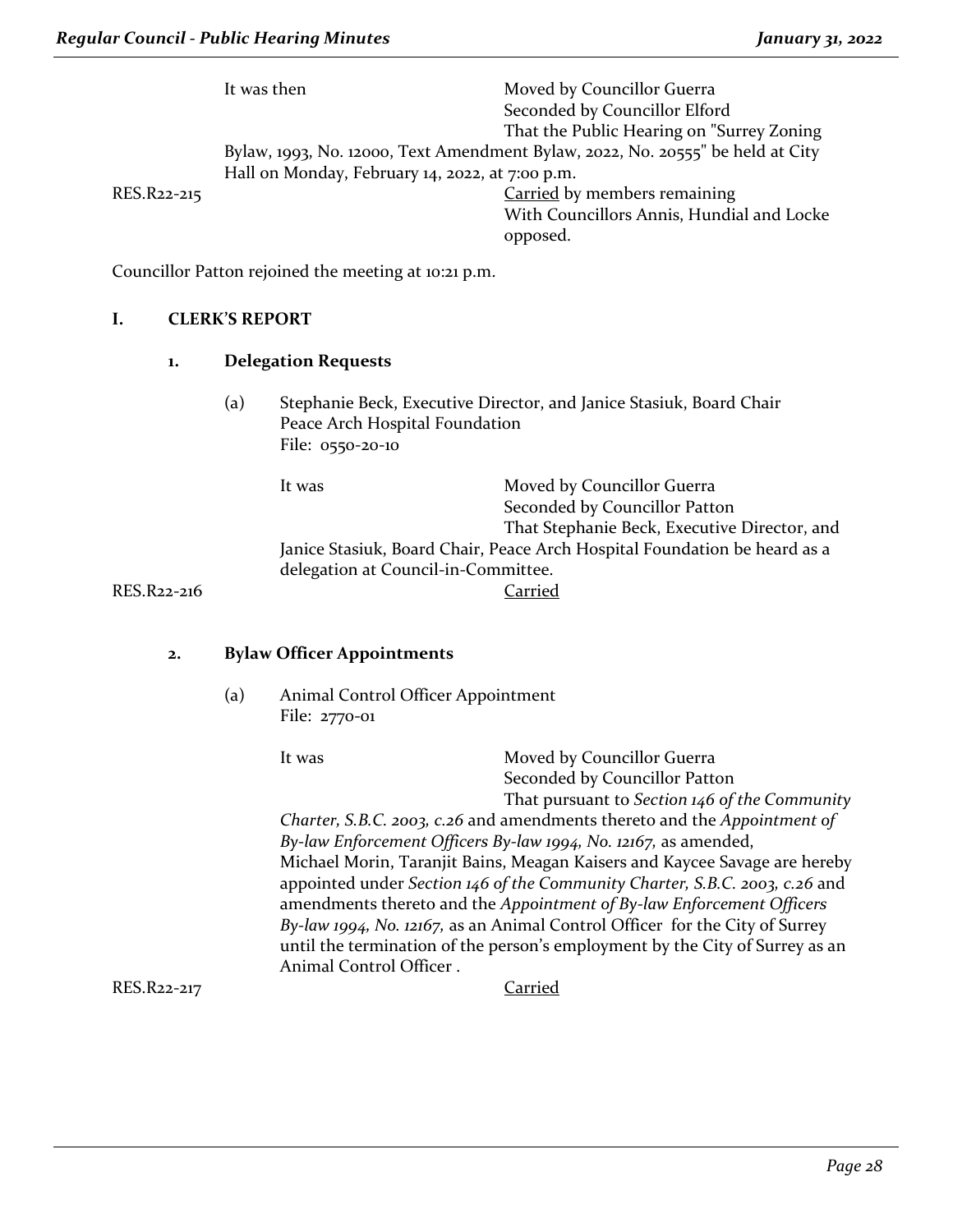|             | (b) | By-law Enforcement Officer Appointment<br>File: 2770-01 |                                                                                                                                                                                                                                                                                                                                                                                                                                                                                                                                                                                                                                                                                                            |
|-------------|-----|---------------------------------------------------------|------------------------------------------------------------------------------------------------------------------------------------------------------------------------------------------------------------------------------------------------------------------------------------------------------------------------------------------------------------------------------------------------------------------------------------------------------------------------------------------------------------------------------------------------------------------------------------------------------------------------------------------------------------------------------------------------------------|
|             |     | It was                                                  | Moved by Councillor Guerra<br>Seconded by Councillor Patton<br>That pursuant to Section 146 of the Community<br>Charter, S.B.C. 2003, c.26 and amendments thereto and the Appointment of<br>By-law Enforcement Officers By-law 1994, No. 12167, as amended,<br>David Schmelter is hereby appointed under Section 146 of the Community                                                                                                                                                                                                                                                                                                                                                                      |
| RES.R22-218 |     |                                                         | Charter, S.B.C. 2003, c.26 and amendments thereto and the Appointment of<br>By-law Enforcement Officers By-law 1994, No. 12167, as a By-law Enforcement<br>Officer for the City of Surrey until the termination of the person's<br>employment by the City of Surrey as a By-law Enforcement Officer.<br><b>Carried</b>                                                                                                                                                                                                                                                                                                                                                                                     |
|             | (c) | File: 2770-01                                           | By-law Enforcement Officer Appointment (Community Patrol Officer)                                                                                                                                                                                                                                                                                                                                                                                                                                                                                                                                                                                                                                          |
|             |     | It was                                                  | Moved by Councillor Guerra<br>Seconded by Councillor Patton<br>That pursuant to Section 146 of the                                                                                                                                                                                                                                                                                                                                                                                                                                                                                                                                                                                                         |
| RES.R22-219 |     |                                                         | Community Charter, S.B.C. 2003, c.26 and amendments thereto and the<br>Appointment of By-law Enforcement Officers By-law 1994, No. 12167, as<br>amended, Justine Brown, Aman Cheema, Kyle Dykeman, Amrit Garcha,<br>Cole Han, Wade Hsu, Kevin Yip, and Jaspreet Kandola are hereby appointed<br>under Section 146 of the Community Charter, S.B.C. 2003, c.26 and<br>amendments thereto and the Appointment of By-law Enforcement Officers<br>By-law 1994, No. 12167, as By-law Enforcement Officers (under a Community<br>Patrol Officer designation) for the City of Surrey until the termination of the<br>person's employment by the City of Surrey as a By-law Enforcement Officer.<br><b>Carried</b> |
|             | (d) | File: 2770-01                                           | By-law Enforcement Officer Appointment (Bylaw Services Officer)                                                                                                                                                                                                                                                                                                                                                                                                                                                                                                                                                                                                                                            |
|             |     | It was                                                  | Moved by Councillor Guerra<br>Seconded by Councillor Patton<br>That pursuant to Section 146 of the                                                                                                                                                                                                                                                                                                                                                                                                                                                                                                                                                                                                         |
|             |     | the City of Surrey as a By-law Enforcement Officer.     | Community Charter, S.B.C. 2003, c.26 and amendments thereto and the<br>Appointment of By-law Enforcement Officers By-law 1994, No. 12167, as<br>amended, Ryan Herbstreit is hereby appointed under Section 146 of the<br>Community Charter, S.B.C. 2003, c.26 and amendments thereto and the<br>Appointment of By-law Enforcement Officers By-law 1994, No. 12167, as a<br>By-law Enforcement Officer (under a Bylaw Services Officer designation)<br>for the City of Surrey until the termination of the person's employment by                                                                                                                                                                           |
| RES.R22-220 |     |                                                         | <b>Carried</b>                                                                                                                                                                                                                                                                                                                                                                                                                                                                                                                                                                                                                                                                                             |

*Page 29*